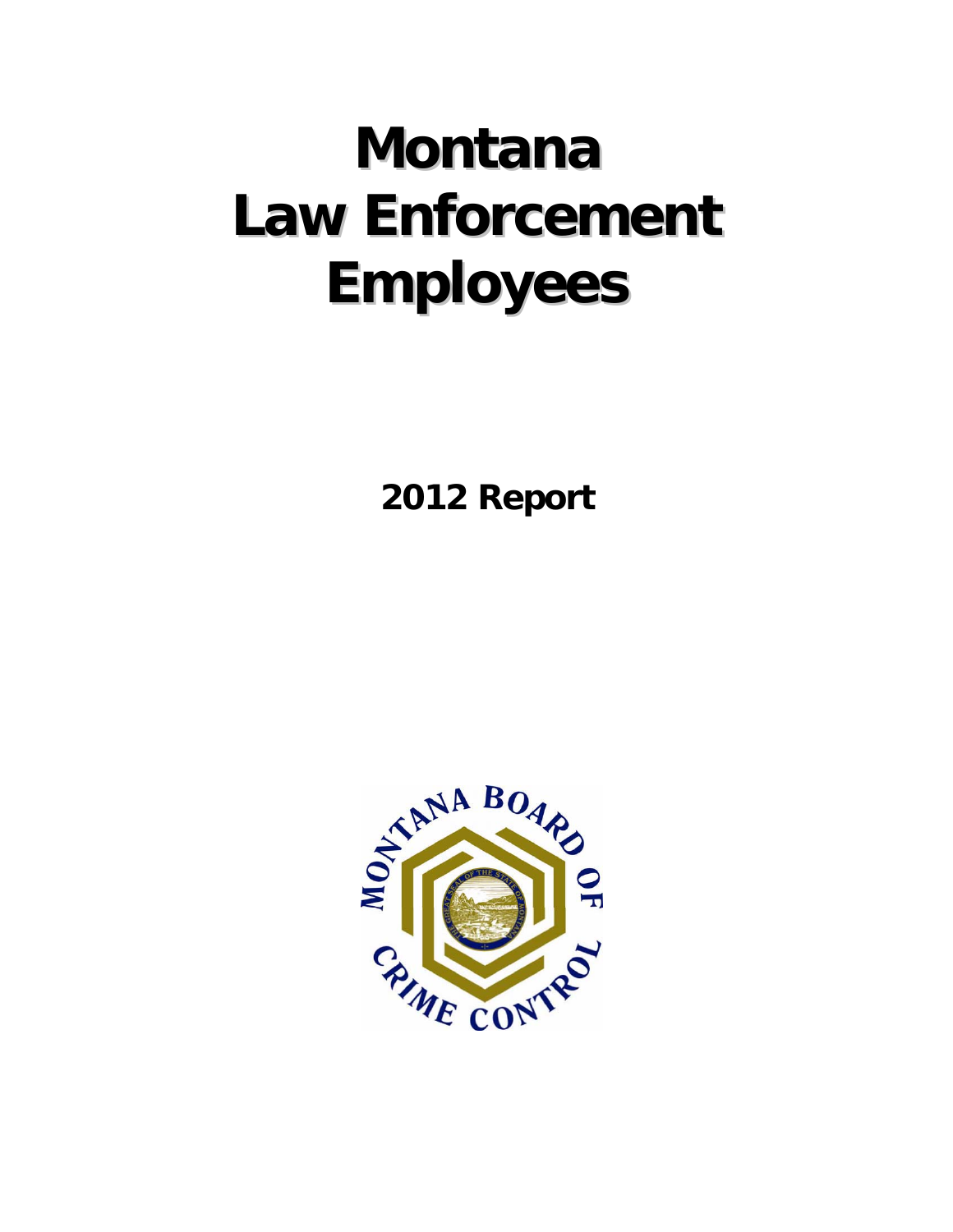# **Montana Law Enforcement Employees**

# **2012 Report**

Published by the Montana Board of Crime Control Statistical Analysis Center

Mike Anderson, Chair (2006-2012) Brooke Marshall, Executive Director

This report was compiled by the Montana Board of Crime Control Statistical Analysis Center:

> Kathy Ruppert, Data Manager Tyson McLean, SAC Director/Statistician

> > **Published:**  August 2013

Montana Board of Crime Control 5 S Last Chance Gulch Helena, MT 59620-1408 (406) 444-3604 Fax: (406) 444-4722 TTY: (406) 444-7099

ALTERNATIVE FORMATS OF THIS DOCUMENT WILL BE PROVIDED UPON REQUEST. PERSONS WITH DISABILITIES WHO REQUIRE THIS MATERIAL IN ANOTHER FORMAT SHOULD CONTACT THE MONTANA BOARD OF CRIME CONTROL AT THE FOLLOWING ADDRESS: 5 S LAST CHANCE GULCH, HELENA, MT 59620-1408 Phone: 406-444-3604; Fax: 406-444-4722; TTY: 406-444-7099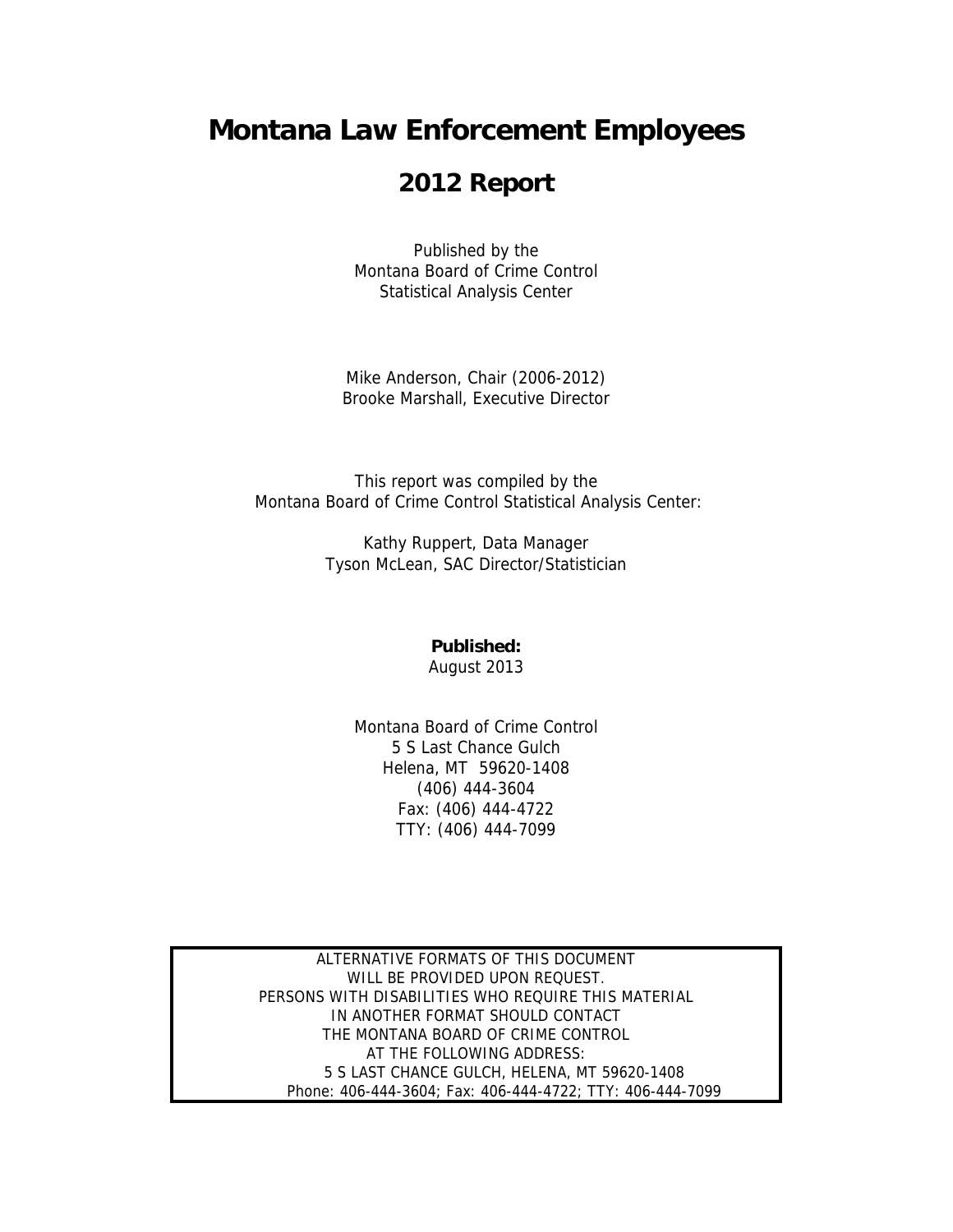# TABLE OF CONTENTS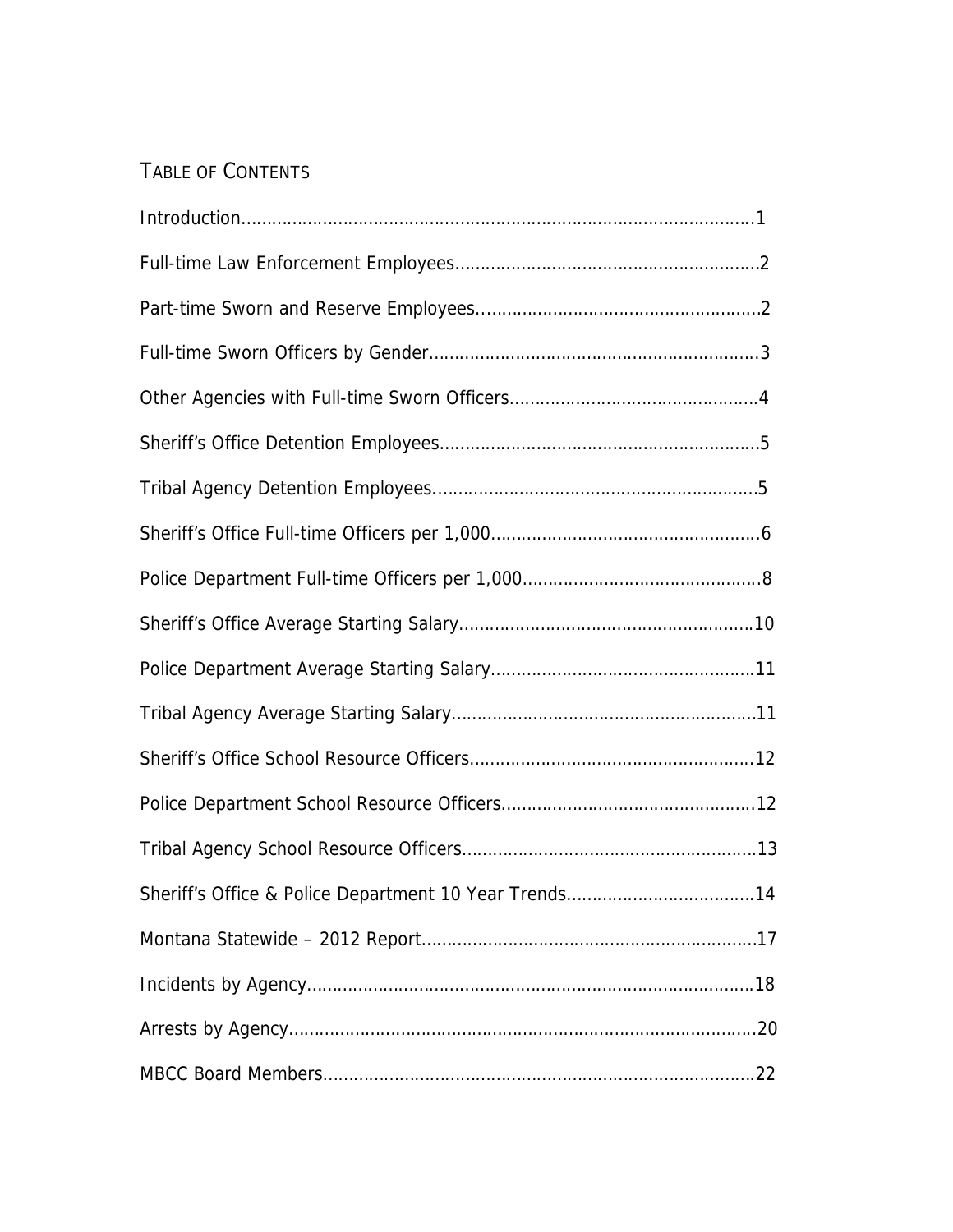# **2012 LAW ENFORCEMENT EMPLOYEES**

 The Montana Board of Crime Control (MBCC) conducts an annual employee survey of the state's law enforcement agencies. The survey is used to determine the number and type of personnel employed by Montana law enforcement agencies as of October 31 of that year.

 The law enforcement agencies include police departments, county sheriffs' offices, state agencies whose employees have the power of arrest, Tribal law enforcement, agencies, university police, and airport security. Federal employees working in Montana i.e., Federal Bureau of Investigation, Drug Enforcement Agency, and Border Patrol are not included in the survey.

 A total of 94 police departments and sheriff's offices responded to the 2012 survey. Information for the following seven sheriff's offices was not available: Bighorn, Dawson, Granite, Missoula, Powell, Roosevelt, and Yellowstone. Information for the following nine police departments was not available: Bridger, Brockton, Eureka, Joliet, Lewistown, Libby, Pinesdale, Three Forks, and University of Montana. MBCC would not be able to present this information if it weren't for the cooperation of these law enforcement agencies. The effort and time that went into completing the survey are greatly appreciated.

 Sworn officers are those with the power to make arrests. A sworn officer may be either a staff or line officer. Staff officer functions are primarily administrative, while a line officer mainly provides direct services. Civilian employees in sheriffs' offices and police departments typically include the detention officers, dispatchers, records employees, and office staff. They do not have powers of arrest. Part-time law enforcement officers have the same powers as full-time officers. Reserve employees are part-time volunteer members of a law enforcement agency. The appointing authority has control of a reserve officer's scope of authority.

 An estimated total population of 1,005,141 for 2012 was used to calculate the statewide rate per capita. This population includes police departments and county sheriffs' offices. The United States Department of Justice, Federal Bureau of Investigation, provides this estimated population. An additional 14,153 was used to account for Montana State University students. Family members of students living in university housing are included.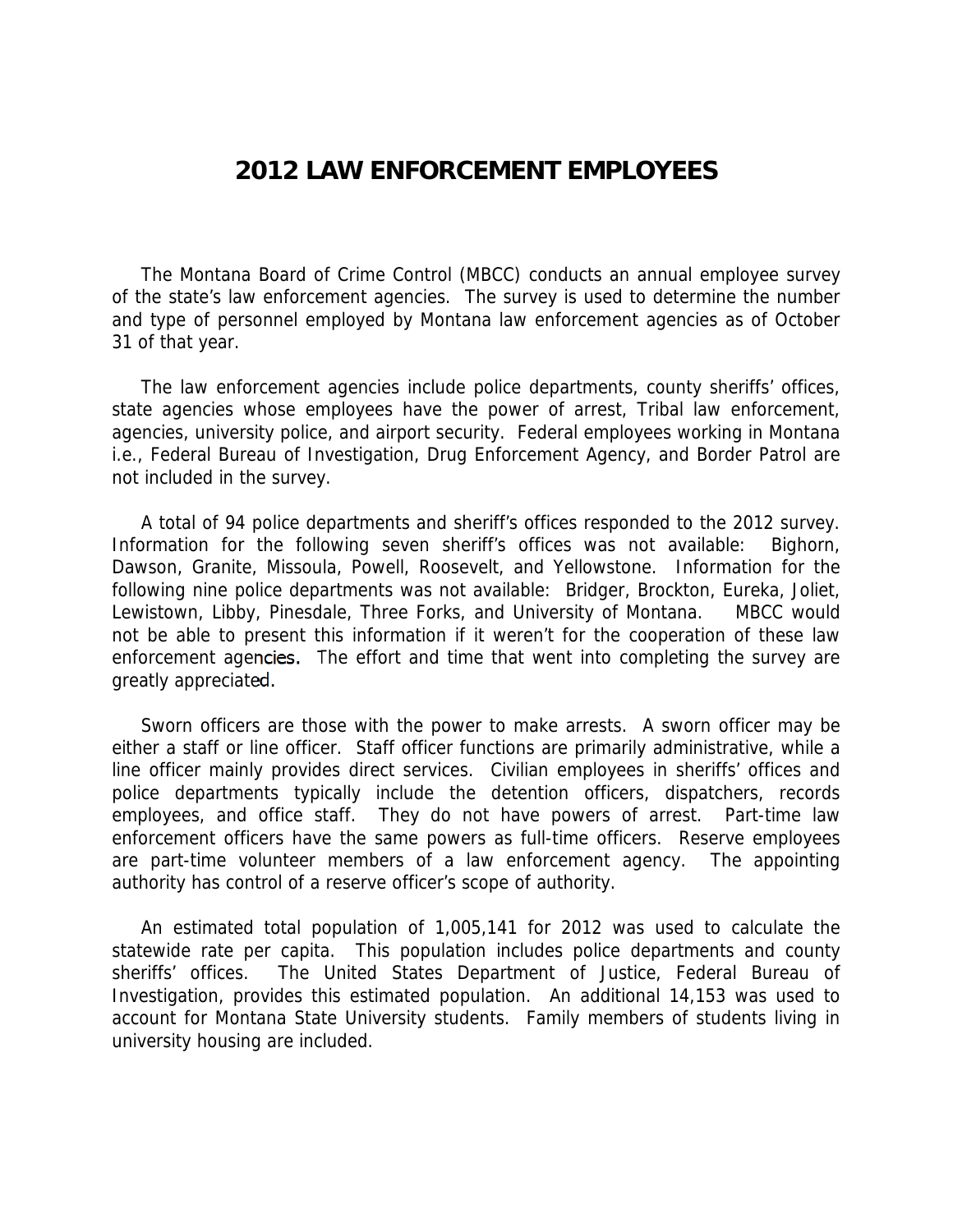| <b>Full-time Law Enforcement Employees</b>            |                                     |                                  |                                     |                                            |  |  |  |
|-------------------------------------------------------|-------------------------------------|----------------------------------|-------------------------------------|--------------------------------------------|--|--|--|
| Agency                                                | <b>Number of</b><br><b>Agencies</b> | <b>Sworn</b><br><b>Employees</b> | <b>Civilian</b><br><b>Employees</b> | <b>Total Full-time</b><br><b>Employees</b> |  |  |  |
| <b>Sheriff's Offices</b>                              | 49                                  | 605                              | 411                                 | 1,016                                      |  |  |  |
| <b>Police Departments *</b>                           | 45                                  | 748                              | 167                                 | 915                                        |  |  |  |
| Total Sheriff's Office &<br><b>Police Departments</b> | 94                                  | 1,353                            | 578                                 | 1,931                                      |  |  |  |
|                                                       |                                     |                                  |                                     |                                            |  |  |  |
| Airport Security                                      | $\overline{2}$                      | 9                                | 0                                   | 9                                          |  |  |  |
| <b>State Agencies</b>                                 | 5                                   | 450                              | 121                                 | 571                                        |  |  |  |
| <b>Tribal Agencies</b>                                | 4                                   | 76                               | 28                                  | 104                                        |  |  |  |
| <b>University Security</b>                            |                                     | 17                               | 14                                  | 31                                         |  |  |  |
| Total, Other Agencies                                 | 12                                  | 552                              | 163                                 | 715                                        |  |  |  |
| <b>Statewide Totals</b>                               | 106                                 | 1,905                            | 741                                 | 2,646                                      |  |  |  |

\* Police Departments does not include 1 University. See University Security.

| <b>Part-time Sworn and Reserve Employees</b>                      |                                   |                                           |  |  |  |  |
|-------------------------------------------------------------------|-----------------------------------|-------------------------------------------|--|--|--|--|
| Agency                                                            | <b>Reserve</b><br><b>Officers</b> | <b>Part-time</b><br><b>Sworn Officers</b> |  |  |  |  |
| <b>Sheriff's Offices</b>                                          | 272                               | 24                                        |  |  |  |  |
| <b>Total Agencies</b>                                             | 38                                | 14                                        |  |  |  |  |
|                                                                   |                                   |                                           |  |  |  |  |
| Police Departments *                                              | 66                                | 19                                        |  |  |  |  |
| <b>Total Agencies</b>                                             | 21                                | 11                                        |  |  |  |  |
|                                                                   |                                   |                                           |  |  |  |  |
| <b>Total Sheriff's Offices &amp;</b><br><b>Police Departments</b> | 338                               | 43                                        |  |  |  |  |
| <b>Total Agencies</b>                                             | 59                                | 25                                        |  |  |  |  |

\* Police Departments includes 1 University.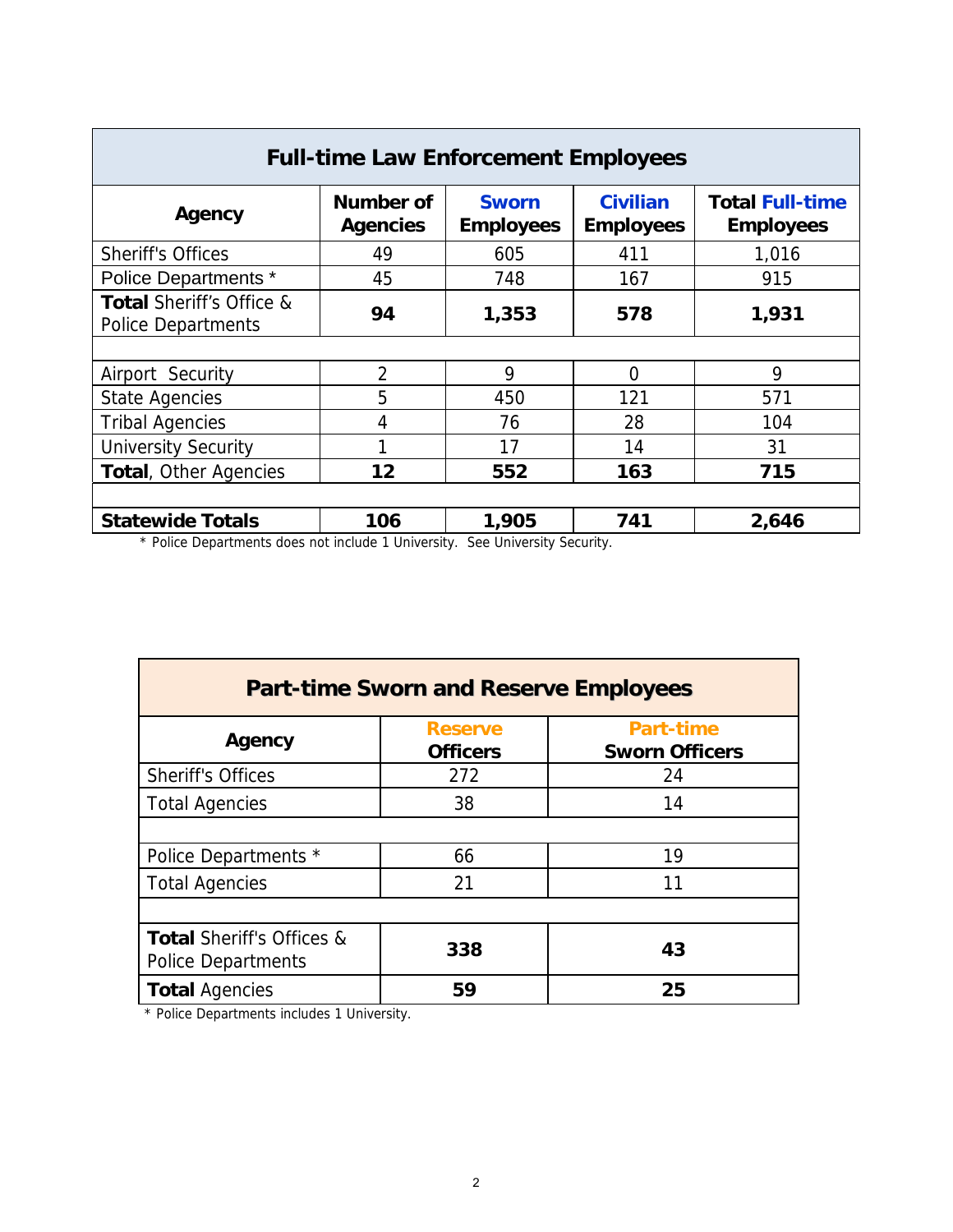| <b>Full-time Sworn Officers by Gender</b> |                                   |       |                                                      |       |  |  |  |  |  |
|-------------------------------------------|-----------------------------------|-------|------------------------------------------------------|-------|--|--|--|--|--|
| Agency                                    | Number of<br><b>Male Officers</b> | %     | <b>Number of</b><br><b>Female</b><br><b>Officers</b> | %     |  |  |  |  |  |
| <b>Sheriff's Offices</b>                  | 572                               | 94.5% | 33                                                   | 5.5%  |  |  |  |  |  |
| Police Departments *                      | 693                               | 92.6% | 55                                                   | 7.4%  |  |  |  |  |  |
| <b>Subtotal</b>                           | 1,265                             | 93.5% | 88                                                   | 6.5%  |  |  |  |  |  |
| <b>Airport Security</b>                   | 9                                 | 100%  | 0                                                    | 0%    |  |  |  |  |  |
| <b>State Agencies</b>                     | 365                               | 81.1% | 85                                                   | 18.9% |  |  |  |  |  |
| <b>Tribal Agencies</b>                    | 67                                | 88.2% | 9                                                    | 11.8% |  |  |  |  |  |
| <b>University Security</b>                | 13                                | 76.5% | 4                                                    | 23.5% |  |  |  |  |  |
| <b>Totals</b>                             | 1,719                             | 90.2% | 186                                                  | 9.8%  |  |  |  |  |  |

\* Police Departments does not include 1 University. See University Security.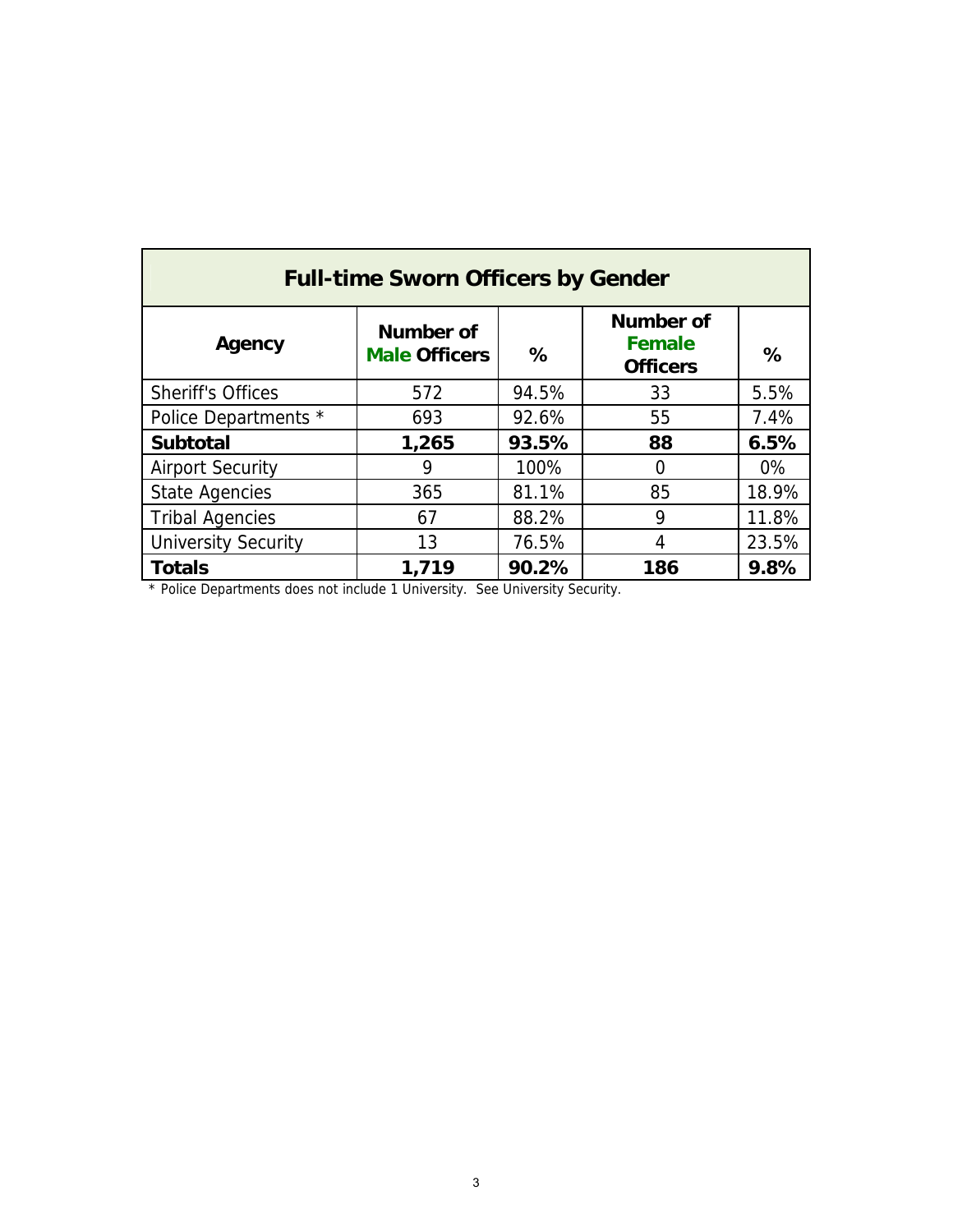| <b>Other Agencies with Full-time Sworn Officers</b>       |                       |                  |  |  |  |  |
|-----------------------------------------------------------|-----------------------|------------------|--|--|--|--|
|                                                           | Number of             | Number of        |  |  |  |  |
| <b>State Agencies</b>                                     | <b>Sworn Officers</b> | <b>Civilians</b> |  |  |  |  |
| Fish, Wildlife and Parks, DOJ                             | 105                   | 0                |  |  |  |  |
| Gambling Investigation Bureau, DOJ                        | $\overline{16}$       | 8                |  |  |  |  |
| Highway Patrol Division, DOJ                              | 223                   | 55               |  |  |  |  |
| Department of Livestock                                   | $\overline{22}$       | 24               |  |  |  |  |
| Motor Carriers, DOT                                       | 84                    | 34               |  |  |  |  |
| <b>Total 5 Agencies</b>                                   | 450                   | 121              |  |  |  |  |
|                                                           |                       |                  |  |  |  |  |
| <b>Universities</b>                                       |                       |                  |  |  |  |  |
| Montana State University Police Department                | 17                    | 14               |  |  |  |  |
| <b>Total 1 Agency</b>                                     | 17                    | 14               |  |  |  |  |
|                                                           |                       |                  |  |  |  |  |
| <b>Airports</b>                                           |                       |                  |  |  |  |  |
| <b>Great Falls International Airport Authority Police</b> | 1                     | 0                |  |  |  |  |
| Missoula County Airport Authority                         | $\overline{8}$        | $\overline{0}$   |  |  |  |  |
| <b>Total 2 Agencies</b>                                   | 9                     | $\Omega$         |  |  |  |  |
|                                                           |                       |                  |  |  |  |  |
| <b>Tribal Agencies</b>                                    |                       |                  |  |  |  |  |
| <b>Crow Agency Tribal Police</b>                          | 21                    | 8                |  |  |  |  |
| <b>Flathead Tribal Police</b>                             | 20                    | 11               |  |  |  |  |
| Fort Peck Department of Law & Justice                     | $\overline{23}$       | 3                |  |  |  |  |
| Northern Cheyenne Tribal Police                           | $\overline{12}$       | 6                |  |  |  |  |
| <b>Total 4 Agencies</b>                                   | 76                    | 28               |  |  |  |  |

Agencies missing data: State Agencies Department of Corrections Division of Criminal Investigations, DOJ

**Universities** Universtiy of Montana Office of Public Safety

Airports Bert Mooney Airport Police Billings Logan Airport Police Department Gallatin Airport Authority Department of Public Safety

Tribal Agencies Fort Belknap Law Enforcement Office Blackfeet Law Enforcement Services Rocky Boy Law Tribal Police Department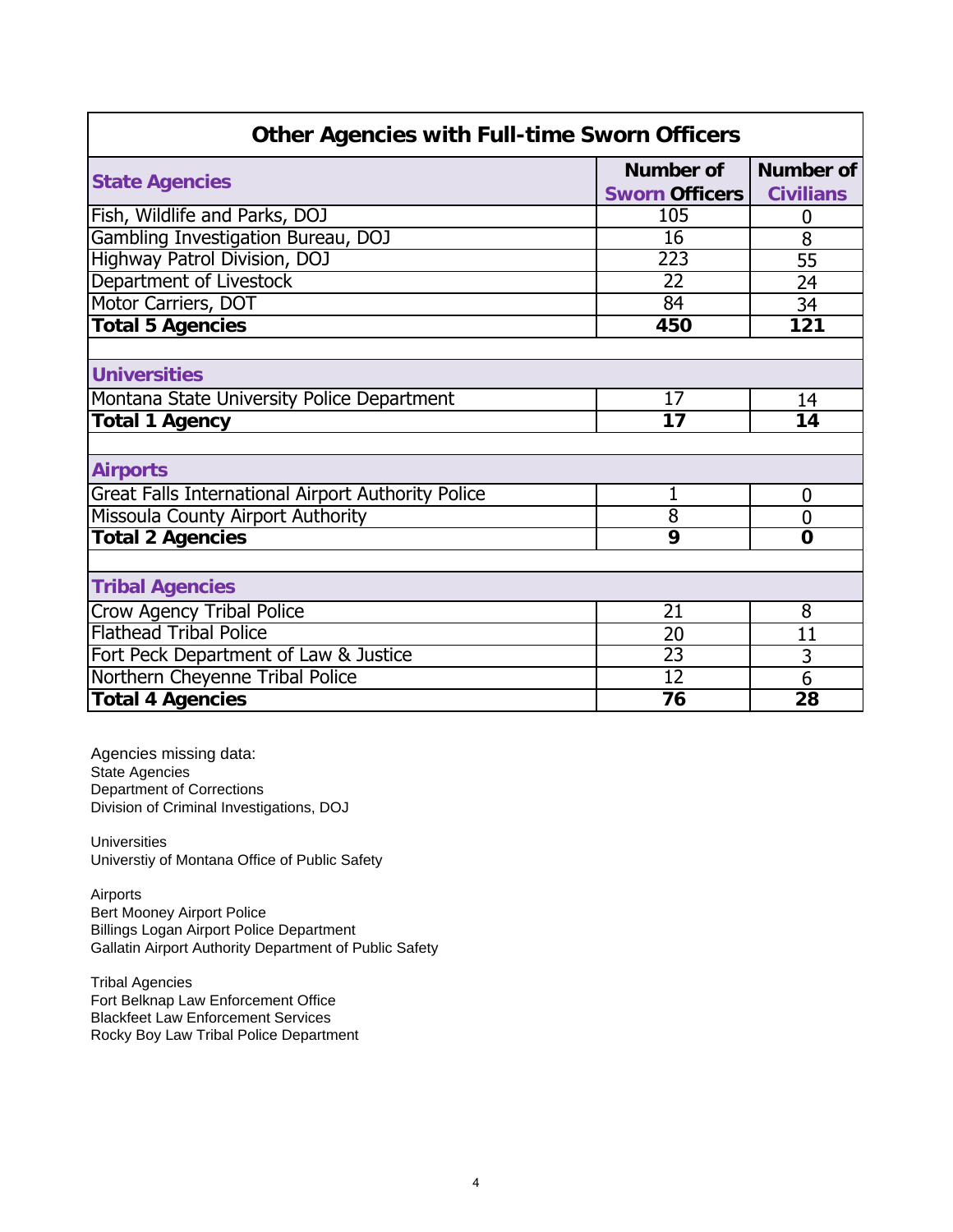| Agency                             | Population | <b>Adult</b>   | <b>Juvenile</b> | <b>Total</b><br>Detention Officers   Detention Officers   Detention Employees |
|------------------------------------|------------|----------------|-----------------|-------------------------------------------------------------------------------|
| <b>Flathead Sheriff's Office</b>   | 60,621     | 26             | 10              | 36                                                                            |
| <b>Gallatin Sheriff's Office</b>   | 41,329     | 47             | $\Omega$        | 47                                                                            |
| <b>Butte-Silver Bow Law</b>        |            |                |                 |                                                                               |
| <b>Enforcement Department</b>      | 34,622     | 28             | 0               | 28                                                                            |
| Lewis & Clark Sheriff's Office     | 33,919     | 25             | 0               | 25                                                                            |
| Ravalli Sheriff's Office           | 32,844     | 16             | $\overline{0}$  | 16                                                                            |
| <b>Cascade Sheriff's Office</b>    | 23,046     | 89             | $\overline{0}$  | 89                                                                            |
| Lake County Sheriff's Office       | 21,842     | 19             | $\overline{0}$  | 19                                                                            |
| Lincoln Sheriff's Office           | 15,095     | 8              | $\overline{0}$  | 8                                                                             |
| <b>Glacier Sheriff's Office</b>    | 10,780     | 6              | $\mathbf 0$     | 6                                                                             |
| Jefferson Sheriff's Office         | 10,271     | 4              | $\overline{0}$  | 4                                                                             |
| Anaconda-Deer Lodge Law            | 9,364      | 8              | $\Omega$        | 8                                                                             |
| <b>Enforcement Agency</b>          |            |                |                 |                                                                               |
| Sanders Sheriff's Office           | 8,588      | 5              | 0               | 5                                                                             |
| Park Sheriff's Office              | 8,560      | 8              | $\overline{0}$  | 8                                                                             |
| Rosebud Sheriff's Office           | 7,180      | 4              | $\overline{0}$  | 4                                                                             |
| <b>Madison Sheriff's Office</b>    | 6,872      | $\overline{2}$ | $\overline{0}$  | $\overline{2}$                                                                |
| <b>Hill Sheriff's Office</b>       | 6,844      | 10             | $\overline{0}$  | 10                                                                            |
| <b>Broadwater Sheriff's Office</b> | 5,792      | 11             | $\overline{0}$  | 11                                                                            |
| Fergus Sheriff's Office            | 5,687      | 6              | $\overline{0}$  | 6                                                                             |
| Musselshell Sheriff's Office       | 4,734      | 1              | $\overline{0}$  |                                                                               |
| Chouteau Sheriff's Office          | 4,363      | $\overline{2}$ | 0               | $\overline{2}$                                                                |
| Mineral Sheriff's Office           | 4,363      | 6              | $\overline{0}$  | 6                                                                             |
| Valley Sheriff's Office            | 4,215      | 4              | $\mathbf 0$     | 4                                                                             |
| <b>Richland Sheriff's Office</b>   | 3,884      | $\overline{9}$ | 12              | $\overline{21}$                                                               |
| <b>Custer Sheriff's Office</b>     | 3,337      | 8              | $\mathbf 0$     | 8                                                                             |
| Wheatland Sheriff's Office         | 2,155      | 4              | $\Omega$        | 4                                                                             |
| <b>Totals</b>                      |            |                |                 |                                                                               |
| <b>25 Agencies</b>                 | 370,307    | 356            | 22              | 378                                                                           |

## **SHERIFF'S OFFICE DETENTION EMPLOYEES**

## **TRIBAL AGENCY DETENTION EMPLOYEES**

|                                             | <b>Population</b> | <b>Adult</b> | <b>Juvenile</b> | Total                                                         |  |
|---------------------------------------------|-------------------|--------------|-----------------|---------------------------------------------------------------|--|
| Agency                                      |                   |              |                 | Detention Officers   Detention Officers   Detention Employees |  |
| <b>Flathead Tribal Police</b><br>Department | N/A               |              |                 |                                                               |  |
| <b>Totals</b><br>1 Agency                   |                   |              |                 |                                                               |  |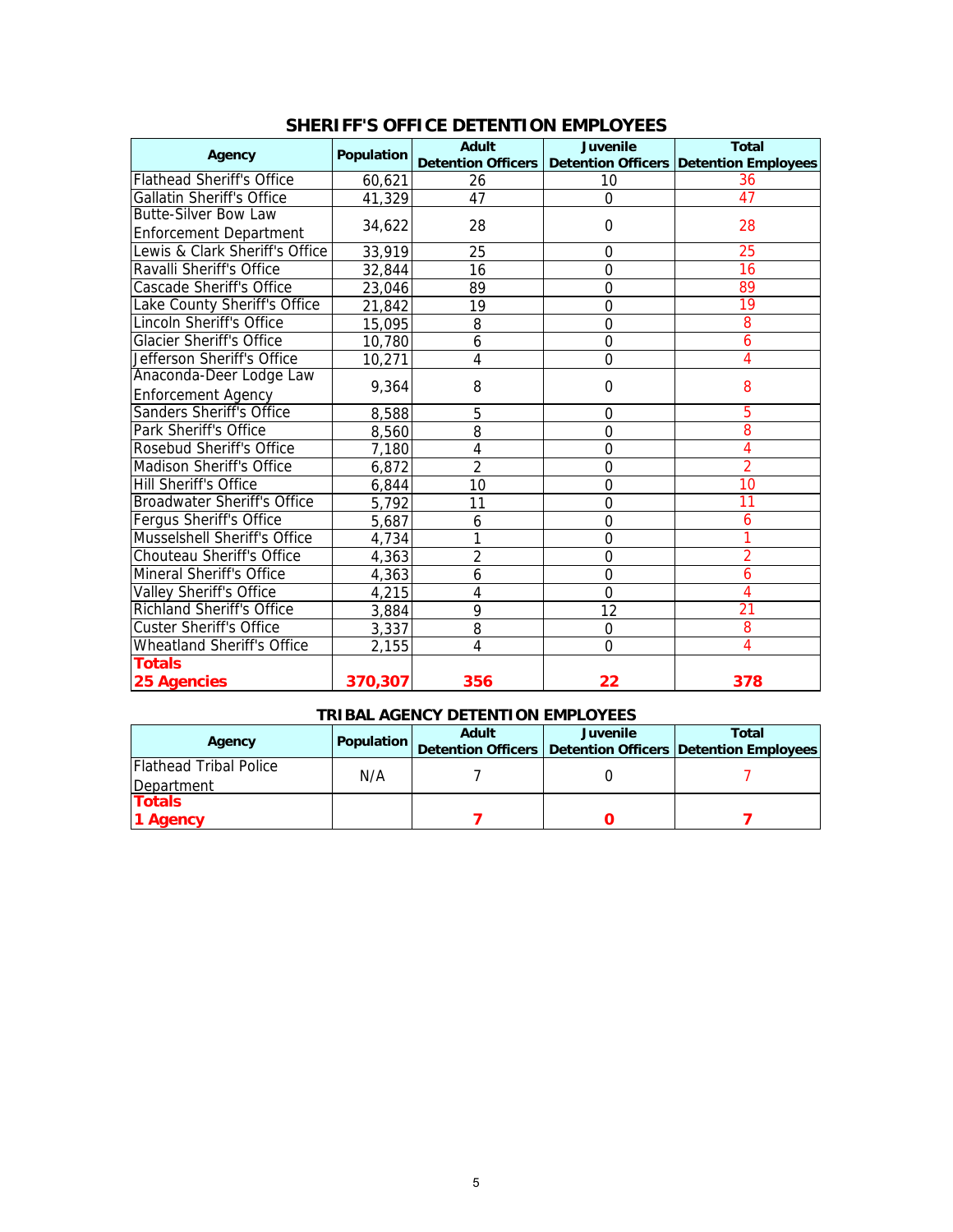# **SHERIFF'S OFFICE FULL-TIME OFFICERS per 1,000**

| Agency                                      | <b>Population</b> | <b>Male Sworn</b>              | <b>Total Full-time Total Full-time</b><br><b>Female Sworn</b> | <b>Total Full-time</b><br><b>Sworn</b> | <b>Full-time Sworn</b><br>Officers per 1,000 |  |  |  |
|---------------------------------------------|-------------------|--------------------------------|---------------------------------------------------------------|----------------------------------------|----------------------------------------------|--|--|--|
| Population Over 25,000                      |                   |                                |                                                               |                                        |                                              |  |  |  |
| Flathead County Sheriff's Office            | 60,621            | 51                             | 3                                                             | 54                                     | 0.89                                         |  |  |  |
| Gallatin County Sheriff's Office            | 41.329            | 44                             | 4                                                             | 48                                     | 1.16                                         |  |  |  |
| Butte-Silver Bow Law Enforcement Department | 34,622            | 44                             | 5                                                             | 49                                     | 1.42                                         |  |  |  |
| Lewis & Clark County Sheriff's Office       | 33,919            | 43                             | 1                                                             | 44                                     | 1.30                                         |  |  |  |
| Ravalli County Sheriffs Office              | 32,844            | 31                             | $\overline{0}$                                                | 31                                     | 0.94                                         |  |  |  |
| <b>Totals</b>                               |                   |                                |                                                               |                                        |                                              |  |  |  |
| <b>5 Agencies</b>                           | 203,335           | 213                            | 13                                                            | 226                                    | 1.11                                         |  |  |  |
|                                             |                   | Population 10,000 - 24,999     |                                                               |                                        |                                              |  |  |  |
| Cascade County Sheriff's Office             | 23,046            | 31                             | 3                                                             | 34                                     | 1.48                                         |  |  |  |
| Lake County Sheriff's Office                | 21.842            | 22                             | $\overline{2}$                                                | 24                                     | 1.10                                         |  |  |  |
| Lincoln County Sheriff's Office             | 15,095            | 20                             | 1                                                             | 21                                     | 1.39                                         |  |  |  |
| <b>Glacier County Sheriff's Office</b>      | 10,780            | 13                             | $\Omega$                                                      | 13                                     | 1.21                                         |  |  |  |
| Jefferson County Sheriff's Office           | 10,271            | $\overline{12}$                | $\overline{0}$                                                | $\overline{12}$                        | 1.17                                         |  |  |  |
| <b>Totals</b>                               |                   |                                |                                                               |                                        |                                              |  |  |  |
| <b>5 Agencies</b>                           | 81,034            | 98                             | 6                                                             | 104                                    | 1.28                                         |  |  |  |
|                                             |                   |                                |                                                               |                                        |                                              |  |  |  |
| Anaconda-Deer Lodge Law Enforcement Agency  | 9,364             | Population 5,000 - 9,999<br>18 | 1                                                             | 19                                     | 2.03                                         |  |  |  |
| Sanders County Sheriff's Office             | 8,588             | 10                             | $\mathbf{1}$                                                  | 11                                     | 1.28                                         |  |  |  |
| Park County Sheriff's Office                | 8.560             | 15                             | 0                                                             | 15                                     | 1.75                                         |  |  |  |
| <b>Stillwater County Sheriff's Office</b>   | 7,286             | 8                              | $\mathbf 1$                                                   | 9                                      | 1.24                                         |  |  |  |
| Rosebud County Sheriff's Office             | 7,180             | 12                             | $\mathbf 0$                                                   | 12                                     | 1.67                                         |  |  |  |
| Madison County Sheriff's Office             | 6,872             | 10                             | $\mathbf 0$                                                   | 10                                     | 1.46                                         |  |  |  |
| Hill County Sheriff's Office                | 6,844             | 11                             | $\mathbf{1}$                                                  | 12                                     | 1.75                                         |  |  |  |
| Carbon County Sheriff's Office              | 6,225             | 9                              | $\mathbf 0$                                                   | 9                                      | 1.45                                         |  |  |  |
| Teton County Sheriff's Office               | 6,133             | 11                             | $\mathbf 0$                                                   | 11                                     | 1.79                                         |  |  |  |
| Broadwater County Sheriff's Office          | 5.792             | 8                              | $\mathbf{1}$                                                  | 9                                      | 1.55                                         |  |  |  |
| Fergus County Sheriff's Office              | 5,687             | 8                              | $\mathbf{1}$                                                  | 9                                      | 1.58                                         |  |  |  |
| Blaine County Sheriff's Office              | 5,387             | $\overline{7}$                 | $\mathbf{1}$                                                  | 8                                      | 1.49                                         |  |  |  |
| Toole County Sheriff's Office               | 5,275             | 12                             | $\mathbf{1}$                                                  | 13                                     | 2.46                                         |  |  |  |
| Beaverhead County Sheriff's Office          | 5,120             | $\overline{7}$                 | $\Omega$                                                      | $\overline{7}$                         | 1.37                                         |  |  |  |
| <b>Totals</b>                               |                   |                                |                                                               |                                        |                                              |  |  |  |
| <b>14 Agencies</b>                          | 94,313            | 146                            | 8                                                             | 154                                    | 1.63                                         |  |  |  |

#### **Population Under 5,000**

| Musselshell Sheriff's Office            | 4.734 |   |  | 1.69 |
|-----------------------------------------|-------|---|--|------|
| <b>Richland County Sheriff's Office</b> | 3.884 |   |  | 2.32 |
| Chouteau County Sheriffs Office         | 4,363 |   |  | 2.06 |
| Phillips County Sheriff's Office        | 4,280 |   |  | 1.64 |
| Mineral County Sheriff's Office         | 4,237 | h |  | 1.42 |
| Valley County Sheriff's Office          | 4.215 |   |  | 1.42 |
| Pondera County Sheriff's Office         | 3.667 |   |  | 1.91 |
| Sweet Grass County Sheriff's Office     | 3,648 |   |  | 1.92 |
| Sheridan County Sheriff's Office        | 3,484 |   |  | 2.30 |
| Custer County Sheriff's Office          | 3,337 |   |  | 1.80 |
| Liberty County Sheriff's Office         | 2,419 |   |  | 2.07 |
| Wheatland County Sheriff's Office       | 2.155 |   |  | 2.32 |
| Judith Basin County Sheriff             | 2.018 |   |  | 1.98 |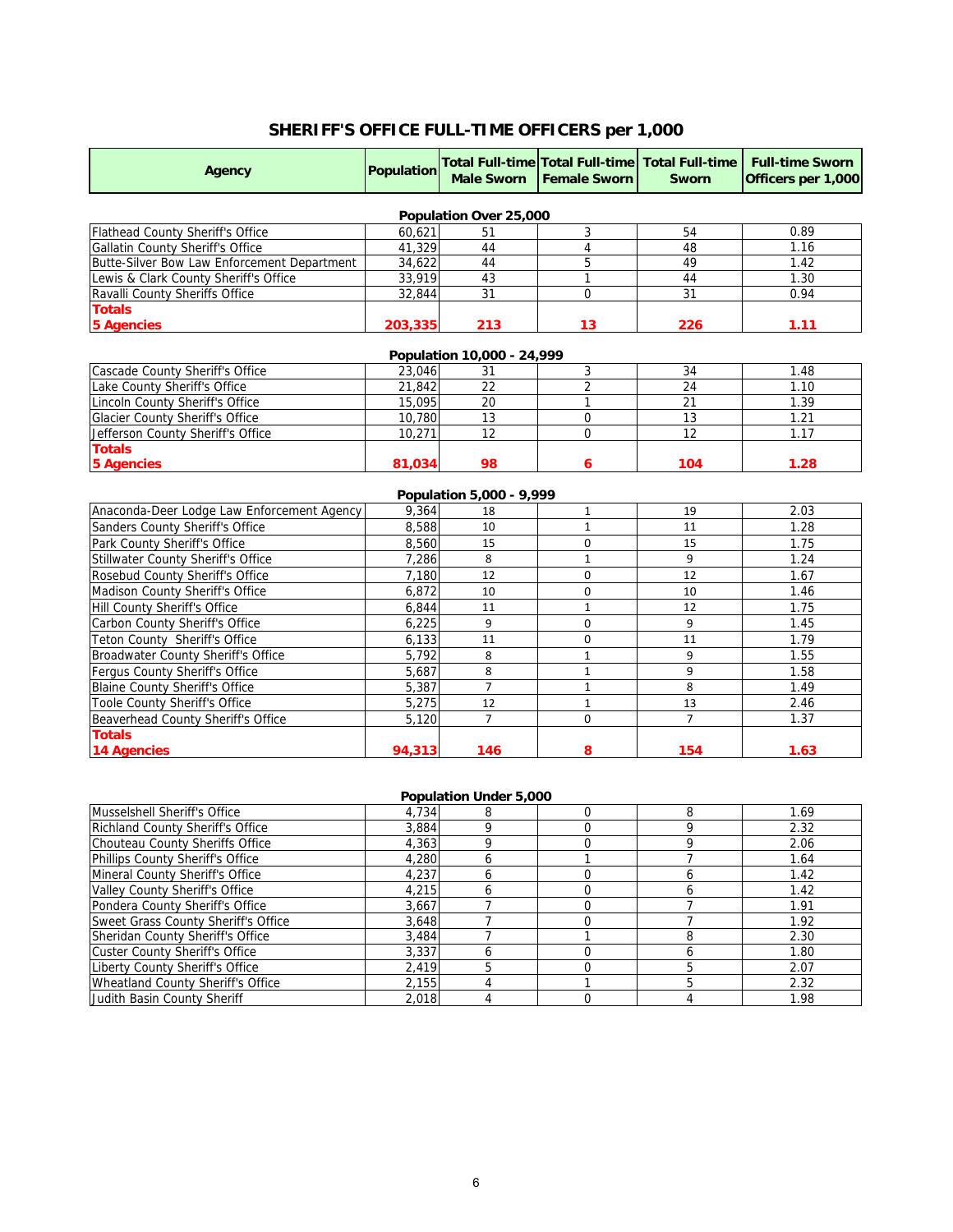| Meagher County Sheriff's Office       | 1.924   | 4              | $\Omega$ | 4              | 2.08 |
|---------------------------------------|---------|----------------|----------|----------------|------|
| Daniels County Sheriff's Office       | 1.775   | 3              | $\Omega$ | 3              | 1.69 |
| Powder River County Sheriff's Office  | 1.750   | 3              | $\Omega$ | 3              | 1.71 |
| McCone County Sheriff's Office        | 1,723   | 3              |          | 4              | 2.32 |
| Garfield County Sheriff's Office      | 1,260   |                |          | $\overline{2}$ | 1.59 |
| Fallon County Sheriff's Office        | 1,185   | 4              | $\Omega$ | 4              | 3.38 |
| Prairie County Sheriff's Office       | 1,167   | 3              | $\Omega$ | 3              | 2.57 |
| Carter County Sheriff's Office        | 1,160   | 4              | $\Omega$ | 4              | 3.45 |
| <b>Wibaux County Sheriff's Office</b> | 992     | $\mathfrak{p}$ | $\Omega$ | $\overline{2}$ | 2.02 |
| <b>Golden Valley County Sheriff</b>   | 871     | $\mathfrak{p}$ | $\Omega$ | $\overline{2}$ | 2.30 |
| Treasure County Sheriff's Office      | 732     |                |          | $\overline{2}$ | 2.73 |
| Petroleum County Sheriff's Office     | 494     |                | $\Omega$ |                | 2.02 |
| <b>Totals</b>                         |         |                |          |                |      |
| 25 Agencies                           | 61,474  | 115            | 6        | 121            | 1.97 |
| <b>Grand Totals</b>                   |         |                |          |                |      |
| <b>49 Agencies</b>                    | 440,156 | 572            | 33       | 605            | 1.37 |
| <b>Grand Totals PD &amp; SO</b>       |         |                |          |                |      |
| 94 Agencies                           | 889,975 | 1,265          | 88       | 1,353          | 1.52 |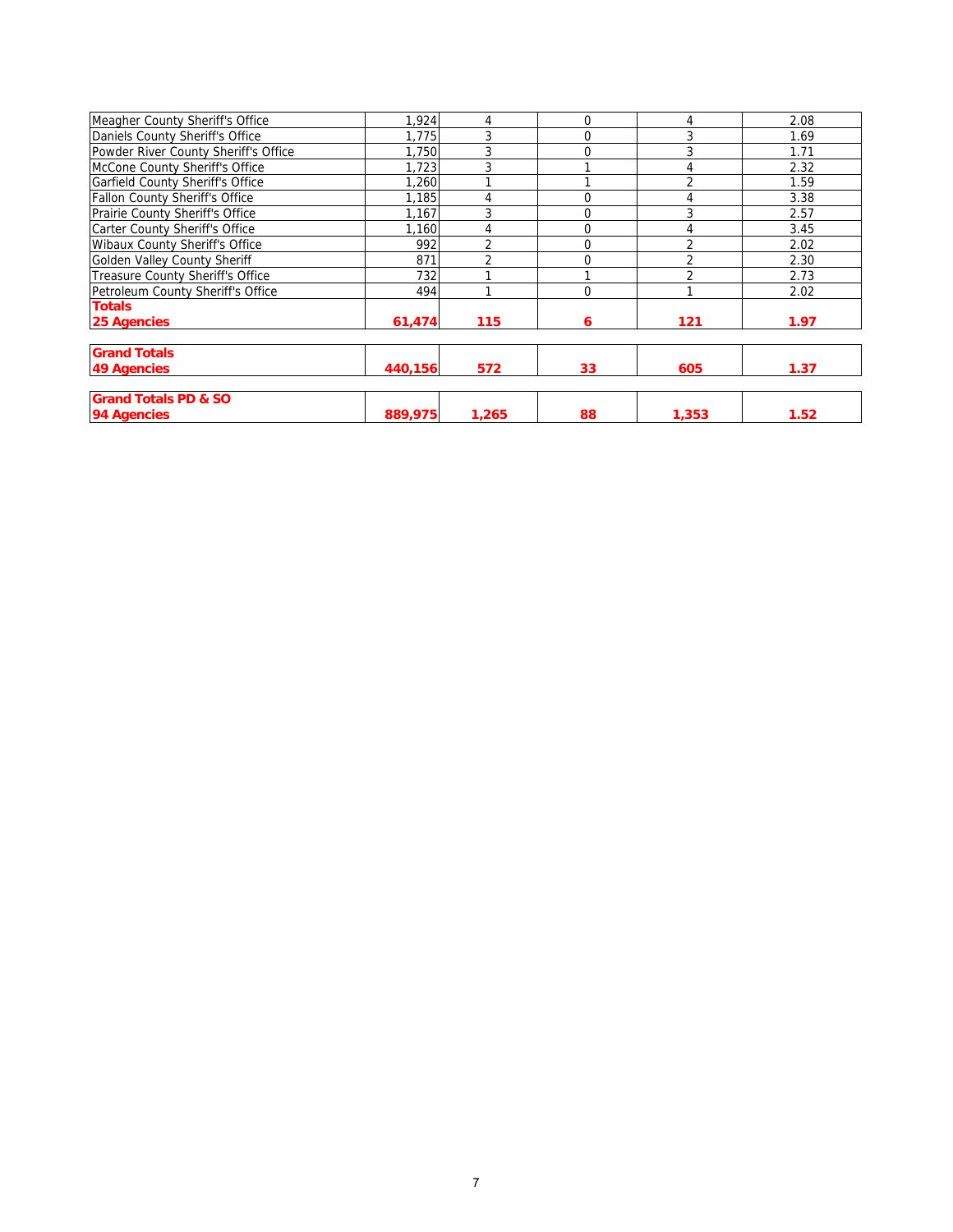## **POLICE DEPARTMENT FULL-TIME OFFICERS per 1,000**

| <b>Agency</b>                                                        | <b>Population</b> | <b>Male Sworn</b>          | <b>Total Full-time   Total Full-time</b><br><b>Female Sworn</b> | <b>Total Full-</b><br>time Sworn | <b>Full-time Sworn</b><br>Officers per 1,000 |
|----------------------------------------------------------------------|-------------------|----------------------------|-----------------------------------------------------------------|----------------------------------|----------------------------------------------|
|                                                                      |                   | Population Over 100,000    |                                                                 |                                  |                                              |
| <b>Billings Police Department</b>                                    | 106,371           | 128                        | 13                                                              | 141                              | 1.33                                         |
| <b>Totals</b>                                                        |                   |                            |                                                                 |                                  |                                              |
| 1 Agency                                                             | 106,371           | 128                        | 13                                                              | 141                              | 1.33                                         |
|                                                                      |                   | Population 50,000 - 99,999 |                                                                 |                                  |                                              |
| Missoula Police Department                                           | 67.758            | 87                         | 12                                                              | 99                               | 1.46                                         |
| <b>Great Falls Police Department</b>                                 | 59,360            | 80                         | 4                                                               | 84                               | 1.42                                         |
| <b>Totals</b>                                                        |                   |                            |                                                                 |                                  |                                              |
| 2 Agencies                                                           | 127,118           | 167                        | 16                                                              | 183                              | 1.44                                         |
|                                                                      |                   | Population 25,000 - 49,999 |                                                                 |                                  |                                              |
| Bozeman Police Department                                            | 38,289            | 55                         | $\overline{7}$                                                  | 62                               | 1.62                                         |
| Helena Police Department                                             | 28,791            | 51                         | 1                                                               | 52                               | 1.81                                         |
| <b>Totals</b>                                                        |                   |                            |                                                                 |                                  |                                              |
| 2 Agencies                                                           | 67,080            | 106                        | 8                                                               | 114                              | 1.70                                         |
|                                                                      |                   | Population 10,000 - 24,999 |                                                                 |                                  |                                              |
| Kalispell Police Department                                          | 20,147            | 32                         | 3                                                               | 35                               | 1.74                                         |
| Montana State University Police Department *                         | 14,153            | 13                         | 4                                                               | 17                               | 1.20                                         |
| <b>Totals</b>                                                        |                   |                            |                                                                 |                                  |                                              |
| 2 Agencies                                                           | 34,300            | 45                         | 7                                                               | 52                               | 1.52                                         |
|                                                                      |                   | Population 5,000 - 9,999   |                                                                 |                                  |                                              |
| Havre Police Department                                              | 9,667             | 20                         | 0                                                               | 20                               | 2.07                                         |
| Miles City Police Department                                         | 8,497             | 17                         | 0                                                               | 17                               | 2.00                                         |
| Belgrade Police Department                                           | 7,601             | 15                         | $\overline{0}$                                                  | 15                               | 1.97                                         |
| Livingston Police Department                                         | 7,017             | 13                         | $\mathbf{1}$                                                    | 14                               | 2.00                                         |
| Laurel Police Department                                             | 6,861             | 13                         | 0                                                               | 13                               | 1.89                                         |
| Whitefish Police Department                                          | 6,428             | 15                         | 0                                                               | 15                               | 2.33                                         |
| <b>Sidney Police Department</b>                                      | 5,474             | 12                         | $\mathbf{1}$                                                    | 13                               | 2.37                                         |
| <b>Totals</b>                                                        |                   |                            |                                                                 |                                  |                                              |
| <b>7 Agencies</b>                                                    | 51,545            | 105                        | $\overline{2}$                                                  | 107                              | 2.08                                         |
|                                                                      |                   | Population Under 5,000     |                                                                 |                                  |                                              |
| <b>Glendive Police Department</b>                                    | 4,981             | 8                          | 1                                                               | 9                                | 1.81                                         |
| Columbia Falls Police Department                                     | 4.740             | 9                          | $\mathbf 0$                                                     | 9                                | 1.90                                         |
| Polson Police Department                                             | 4,555             | 11                         | 2                                                               | 13                               | 2.85                                         |
| Hamilton Police Department                                           | 4,404             | 14                         | $\mathbf{1}$                                                    | 15                               | 3.41                                         |
| <b>Dillon Police Department</b>                                      | 4,142             | 8                          | $\mathbf 0$                                                     | 8                                | 1.93                                         |
| <b>Glasgow Police Department</b>                                     | 3,324             | $\overline{7}$             | 0                                                               | 7                                | 2.11                                         |
| Cut Bank Police Department                                           | 2,939             | 6                          | $\overline{0}$                                                  | 6                                | 2.04                                         |
| Wolf Point Police Department                                         | 2,664             | 6                          | 1                                                               | 7                                | 2.63                                         |
| <b>Conrad Police Department</b><br><b>Colstrip Police Department</b> | 2,634<br>2,264    | 5<br>5                     | 0<br>1                                                          | 5<br>6                           | 1.90<br>2.65                                 |
| Red Lodge Police Department                                          | 2,129             | 6                          | $\mathbf{1}$                                                    | 7                                | 3.29                                         |
| East Helena Police Department                                        | 2,055             | 5                          | 0                                                               | 5                                | 2.43                                         |
| <b>Columbus Police Department</b>                                    | 1,909             | 4                          | 0                                                               | 4                                | 2.10                                         |
| Ronan Police Department                                              | 1,896             | 4                          | 0                                                               | 4                                | 2.11                                         |
| Stevensville Police Department                                       | 1,833             | 2                          | 0                                                               | 2                                | 1.09                                         |
| <b>Baker Police Department</b>                                       | 1,792             | 5                          | 0                                                               | 5                                | 2.79                                         |
| Manhattan Police Department                                          | 1,564             | 3                          | 0                                                               | 3                                | 1.92                                         |
| Fort Benton Police Department                                        | 1,470             | 4                          | 0                                                               | 4                                | 2.72                                         |
| Thompson Falls Police Department                                     | 1,326             | 3                          | 0                                                               | 3                                | 2.26                                         |
| West Yellowstone Police Department                                   | 1,307             | 6                          | 0                                                               | 6                                | 4.59                                         |
| <b>Chinook Police Department</b>                                     | 1,224             | 4                          | 0                                                               | 4                                | 3.27                                         |
| <b>Boulder Police Department</b>                                     | 1,189             | 1                          | 1                                                               | $\overline{2}$                   | 1.68                                         |
| Plains Police Department                                             | 1,057             | $\overline{3}$             | $\boldsymbol{0}$                                                | $\mathbf{3}$                     | 2.84                                         |
| <b>Troy Police Department</b>                                        | 939               | $\overline{2}$             | 0                                                               | $\overline{2}$                   | 2.13                                         |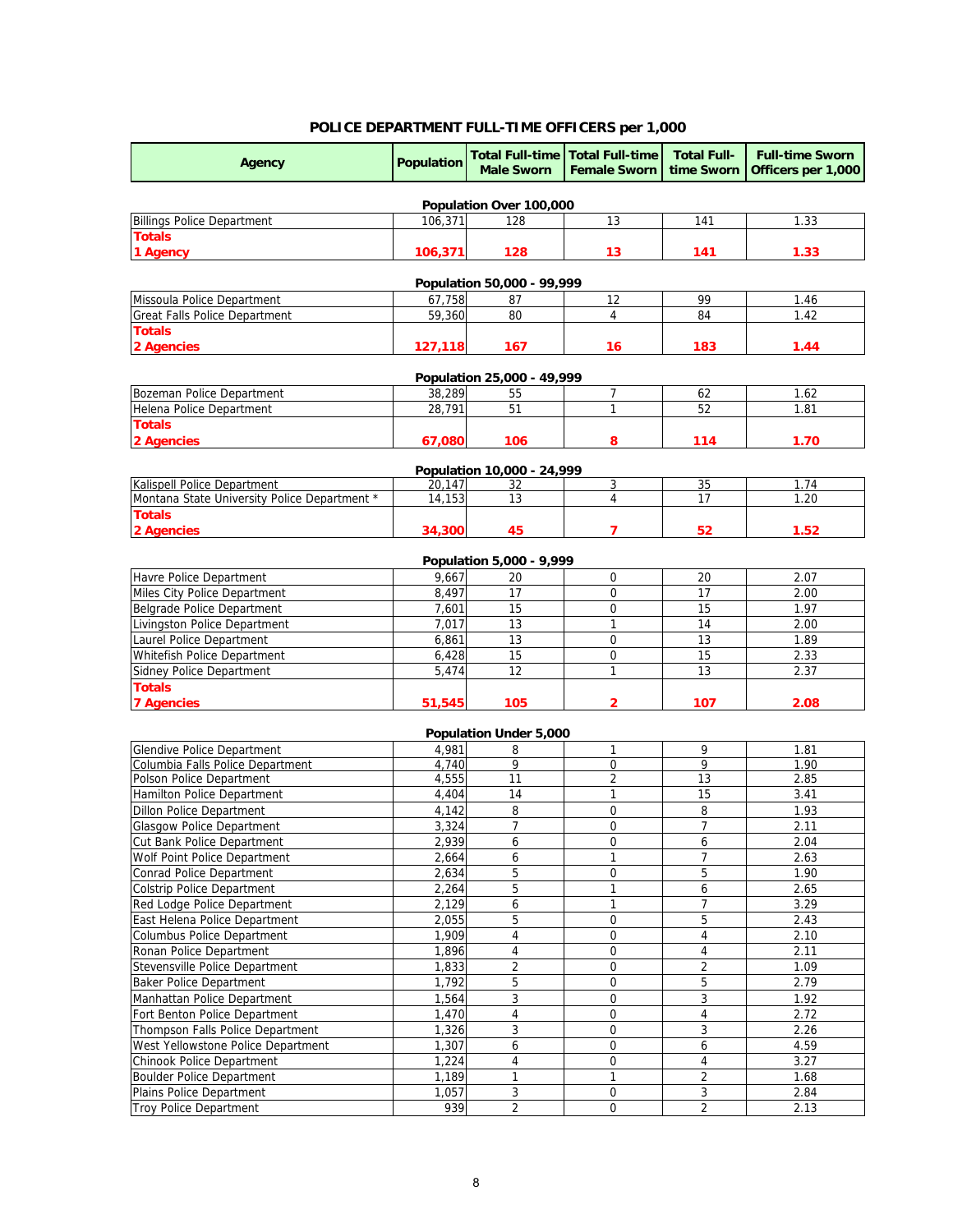| 855     |                | 0  |       | 1.17 |
|---------|----------------|----|-------|------|
| 841     |                | 0  |       | 1.19 |
| 840     | 0              |    |       | 1.19 |
| 825     |                |    | 3     | 3.64 |
| 720     | $\mathfrak{p}$ | n  | 2     | 2.78 |
| 549     | 3              | U  | 3     | 5.46 |
| 438     |                | 0  |       | 2.28 |
|         |                |    |       |      |
| 63,405  | 142            | 9  | 151   | 2.38 |
|         |                |    |       |      |
| 449,819 | 693            | 55 | 748   | 1.66 |
|         |                |    |       |      |
| 889,975 | 1,265          | 88 | 1,353 | 1.52 |
|         |                |    |       |      |

Departments includes 1 University.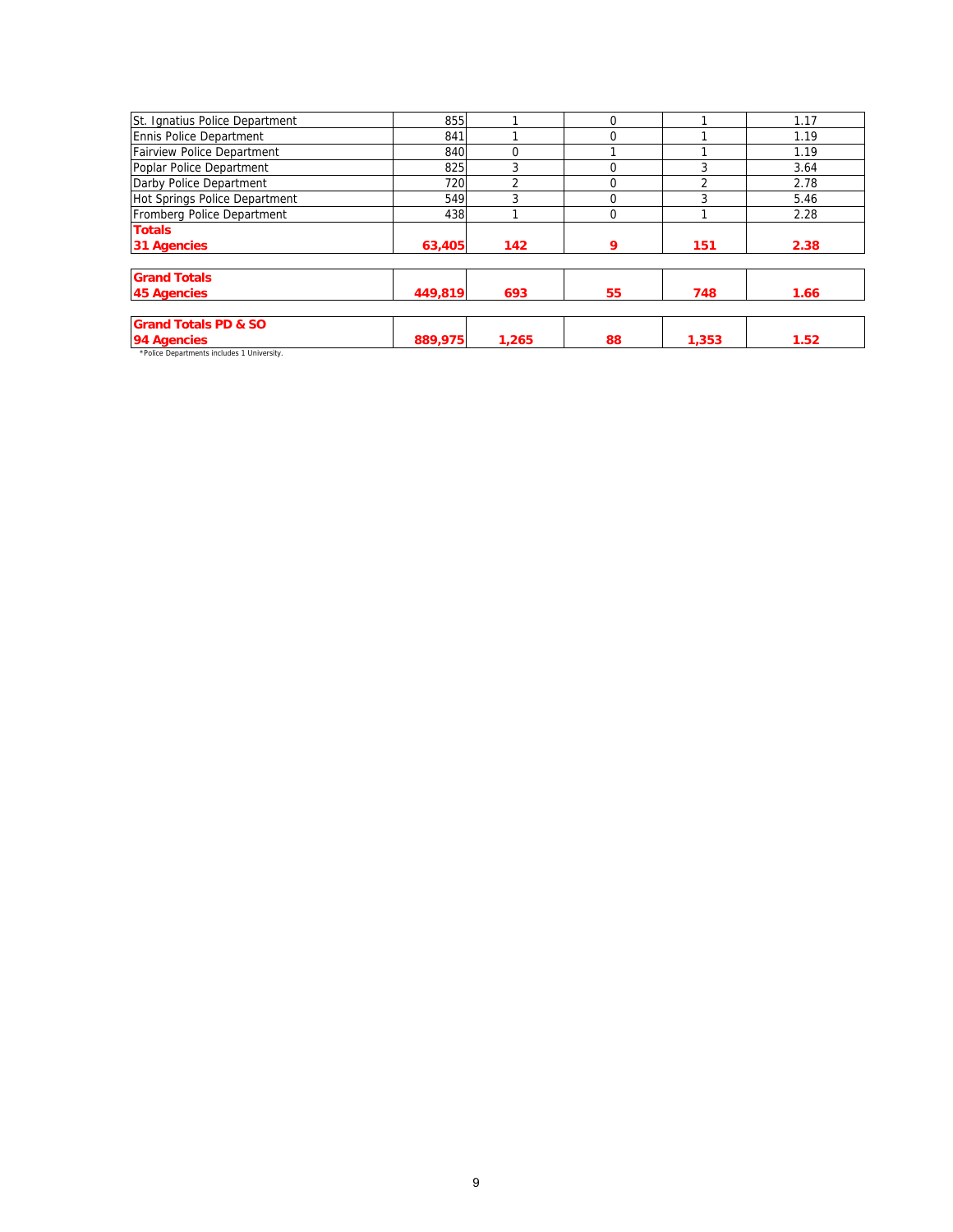|                                             |                               | <b>Law Enforcement Officer</b>       | <b>Total Full-time</b> |
|---------------------------------------------|-------------------------------|--------------------------------------|------------------------|
| Agency                                      | <b>Population</b>             | <b>Average Salary</b>                | <b>Sworn Officers</b>  |
|                                             |                               |                                      |                        |
|                                             | Population Over 25,000        |                                      |                        |
| Flathead County Sheriff's Office            | 60,621                        |                                      | 54                     |
| Gallatin County Sheriff's Office            | 41,329                        |                                      | 48                     |
| Butte-Silver Bow Law Enforcement Department | 34,622                        |                                      | 49                     |
| Lewis & Clark County Sheriff's Office       | 33,919                        |                                      | 44                     |
| Ravalli County Sheriffs Office              | 32,844                        |                                      | 31                     |
| <b>Totals</b><br><b>5 Agencies</b>          | <b>Average Size</b><br>40,667 | <b>Average Salary</b><br>\$46,065.60 | 226                    |
|                                             |                               |                                      |                        |
|                                             | Population 10,000 - 24,999    |                                      |                        |
| Cascade County Sheriff's Office             | 23,046                        |                                      | 34                     |
| Lake County Sheriff's Office                | 21,842                        |                                      | 24                     |
| Lincoln County Sheriff's Office             | 15,095                        |                                      | 21                     |
| <b>Glacier County Sheriff's Office</b>      | 10,780                        |                                      | 13                     |
| Jefferson County Sheriff's Office           | 10,271                        |                                      | 12                     |
| <b>Totals</b>                               | <b>Average Size</b>           | <b>Average Salary</b>                |                        |
| <b>5 Agencies</b>                           | 16,207                        | \$40,020.80                          | 104                    |
|                                             |                               |                                      |                        |
|                                             | Population 5,000 - 9,999      |                                      |                        |
| Anaconda-Deer Lodge Law Enforcement Agency  | 9,364                         |                                      | 19                     |
| Sanders County Sheriff's Office             | 8,588                         |                                      | 11                     |
| Park County Sheriff's Office                | 8,560                         |                                      | 15                     |
| Stillwater County Sheriff's Office          | 7,286                         |                                      | 9                      |
| Rosebud County Sheriff's Office             | 7,180                         |                                      | 12                     |
| Madison County Sheriff's Office             | 6,872                         |                                      | 10                     |
| <b>Hill County Sheriff's Office</b>         | 6,844                         |                                      | 12                     |
| Carbon County Sheriff's Office              | 6,225                         |                                      | 9                      |
| <b>Teton County County Sheriff's Office</b> | 6,133                         |                                      | 11                     |
| Broadwater County Sheriff's Office          | 5,792                         |                                      | 9                      |
| Fergus County Sheriff's Office              | 5,687                         |                                      | 9                      |
| <b>Blaine County Sheriff's Office</b>       | 5,387                         |                                      | 8                      |
| <b>Toole County Sheriff's Office</b>        | 5,275                         |                                      | 13                     |
| Beaverhead County Sheriff's Office          | 5,120                         |                                      | 7                      |
| <b>Totals</b>                               | <b>Average Size</b>           | <b>Average Salary</b>                |                        |
| <b>14 Agencies</b>                          | 6,737                         | \$38,837.21                          | 154                    |
|                                             | Population Under 5,000        |                                      |                        |
| Musselshell Sheriff's Office                | 4,734                         |                                      | 8                      |
| Richland County Sheriff's Office            | 3,884                         |                                      | 9                      |
| Chouteau County Sheriffs Office             | 4,363                         |                                      | 9                      |
| Phillips County Sheriff's Office            | 4,280                         |                                      | 7                      |
| Mineral County Sheriff's Office             | 4,237                         |                                      | 6                      |
| Valley County Sheriff's Office              | 4,215                         |                                      | 6                      |
| Pondera County Sheriff's Office             | 3,667                         |                                      | 7                      |
| Sweet Grass County Sheriff's Office         | 3,648                         |                                      |                        |
| Sheridan County Sheriff's Office            | 3,484                         |                                      | 8                      |
| <b>Custer County Sheriff's Office</b>       | 3,337                         |                                      | 6                      |
| Liberty County Sheriff's Office             | 2.419                         |                                      | 5                      |
| Wheatland County Sheriff's Office           | 2,155                         |                                      | 5                      |
| Judith Basin County Sheriff                 | 2,018                         |                                      | 4                      |
| Meagher County Sheriff's Office             | 1,924                         |                                      | 4                      |
| Daniels County Sheriff's Office             | 1,775                         |                                      | 3                      |
| Powder River County Sheriff's Office        |                               |                                      |                        |
| McCone County Sheriff's Office              | 1,750                         |                                      | 3                      |
|                                             | 1,723                         |                                      | 4                      |
| Garfield County Sheriff's Office            | 1,260                         |                                      | 2                      |
| Fallon County Sheriff's Office              | 1,185                         |                                      | 4                      |
| Prarie County Sheriff's Office              | 1,167                         |                                      | 3                      |
| Carter County Sheriff's Office              | 1,160                         |                                      | 4                      |
| <b>Treasure County Sheriff's Office</b>     | 732                           |                                      | 2                      |
| Petroleum County Sheriff's Office           | 494                           |                                      | $\mathbf{1}$           |
| <b>Totals</b>                               | <b>Average Size</b>           | <b>Average Salary</b>                |                        |
| 23 Agencies                                 | 2,592                         | \$34,566.57                          | 117                    |

# **SHERIFF'S OFFICE AVERAGE STARTING SALARY**

Officer Average Starting Salary was not available for Wibaux and Golden Valley Sheriff's Offices.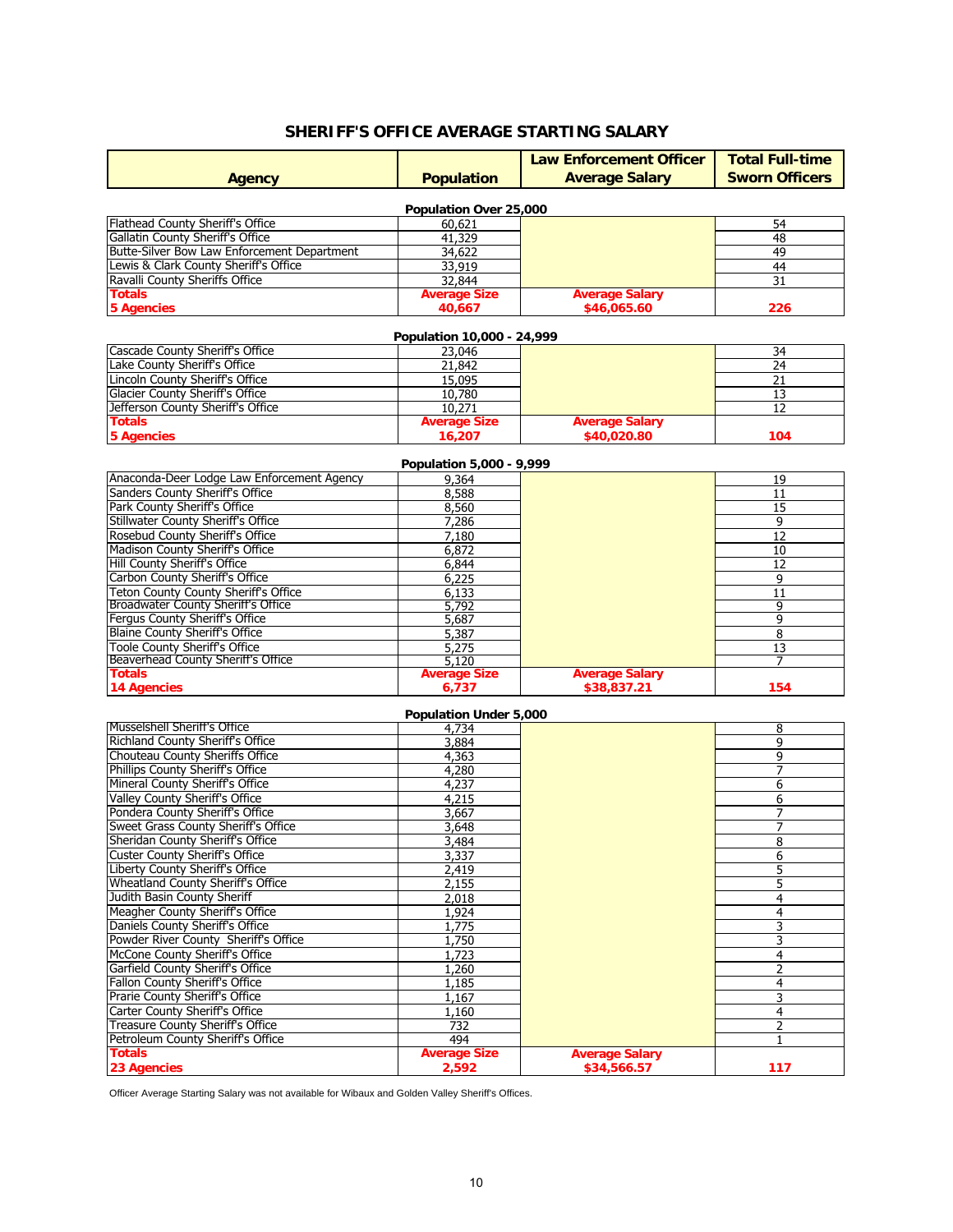#### **POLICE DEPARTMENT AVERAGE STARTING SALARY**

| <b>Agency</b>                                                  | <b>Population</b>       | <b>Law Enforcement Officer</b><br>Average<br><b>Salary</b> |  | <b>Total Full-time</b><br><b>Sworn Officers</b> |  |  |  |  |
|----------------------------------------------------------------|-------------------------|------------------------------------------------------------|--|-------------------------------------------------|--|--|--|--|
|                                                                | Population Over 100,000 |                                                            |  |                                                 |  |  |  |  |
| <b>Billings Police Department</b>                              | 106,371                 |                                                            |  | 141                                             |  |  |  |  |
| <b>Totals</b>                                                  | <b>Average Size</b>     | <b>Average Salary</b>                                      |  |                                                 |  |  |  |  |
| 1 Agency                                                       | 106,371                 | \$50,000.00                                                |  | 141                                             |  |  |  |  |
|                                                                |                         | Population 50,000 - 110,000                                |  |                                                 |  |  |  |  |
| Missoula Police Department                                     | 67.758                  |                                                            |  | 99                                              |  |  |  |  |
| Great Falls Police Department                                  | 59,360                  |                                                            |  | 84                                              |  |  |  |  |
| <b>Totals</b>                                                  | <b>Average Size</b>     | <b>Average Salary</b>                                      |  |                                                 |  |  |  |  |
| 2 Agencies                                                     | 63,559                  | \$46,596.00                                                |  | 183                                             |  |  |  |  |
|                                                                |                         | Population 25,000 - 49,999                                 |  |                                                 |  |  |  |  |
| Bozeman Police Department                                      | 38,289                  |                                                            |  | 62                                              |  |  |  |  |
| Helena Police Department                                       | 28.791                  |                                                            |  | 52                                              |  |  |  |  |
| Totals                                                         | <b>Average Size</b>     | <b>Average Salary</b>                                      |  |                                                 |  |  |  |  |
| 2 Agencies                                                     | 33,540                  | \$43,070.00                                                |  | 114                                             |  |  |  |  |
|                                                                |                         | Population 10,000 - 24,999                                 |  |                                                 |  |  |  |  |
| Kalispell Police Department                                    | 20,147                  |                                                            |  | 35                                              |  |  |  |  |
| Montana State University Police Department                     | 14,153                  |                                                            |  | 17                                              |  |  |  |  |
| <b>Totals</b>                                                  | <b>Average Size</b>     | <b>Average Salary</b>                                      |  |                                                 |  |  |  |  |
| 2 Agencies                                                     | 17,150                  | \$48,532.50                                                |  | 52                                              |  |  |  |  |
|                                                                |                         | Population 5,000 - 9,999                                   |  |                                                 |  |  |  |  |
| Havre Police Department                                        | 9,667                   |                                                            |  | 20                                              |  |  |  |  |
| Miles City Police Department                                   | 8,497                   |                                                            |  | 17                                              |  |  |  |  |
| Belgrade Police Department                                     | 7,601                   |                                                            |  | 15                                              |  |  |  |  |
| Livingston Police Department                                   | 7,017                   |                                                            |  | 14                                              |  |  |  |  |
| Laurel Police Department                                       | 6,861                   |                                                            |  | 13                                              |  |  |  |  |
| Whitefish Police Department<br><b>Sidney Police Department</b> | 6,428<br>5,474          |                                                            |  | 15<br>13                                        |  |  |  |  |
| <b>Totals</b>                                                  | <b>Average Size</b>     | <b>Average Salary</b>                                      |  |                                                 |  |  |  |  |
| <b>7 Agencies</b>                                              | 7,364                   | \$39,800.43                                                |  | 107                                             |  |  |  |  |
|                                                                |                         | Population Under 5,000                                     |  |                                                 |  |  |  |  |
| <b>Glendive Police Department</b>                              | 4,981                   |                                                            |  | 9                                               |  |  |  |  |
| Columbia Falls Police Department                               | 4,740                   |                                                            |  | 9                                               |  |  |  |  |
| Polson Police Department                                       | 4,555                   |                                                            |  | 13                                              |  |  |  |  |
| Hamilton Police Department                                     | 4,404                   |                                                            |  | 15                                              |  |  |  |  |
| <b>Dillon Police Department</b>                                | 4,142                   |                                                            |  | 8                                               |  |  |  |  |
| <b>Glasgow Police Department</b><br>Cut Bank Police Department | 3,324<br>2,939          |                                                            |  | 7<br>6                                          |  |  |  |  |
| Wolf Point Police Department                                   | 2,664                   |                                                            |  | $\overline{7}$                                  |  |  |  |  |
| Conrad Police Department                                       | 2,634                   |                                                            |  | 5                                               |  |  |  |  |
| <b>Colstrip Police Department</b>                              | 2,264                   |                                                            |  | 6                                               |  |  |  |  |
| Red Lodge Police Department                                    | 2,129                   |                                                            |  | 7                                               |  |  |  |  |
| East Helena Police Department                                  | 2,055                   |                                                            |  | 5                                               |  |  |  |  |
| Columbus Police Department                                     | 1,909                   |                                                            |  | 4                                               |  |  |  |  |
| Ronan Police Department                                        | 1,896                   |                                                            |  | $\overline{4}$                                  |  |  |  |  |
| Stevensville Police Department                                 | 1,833                   |                                                            |  | $\overline{2}$                                  |  |  |  |  |
| <b>Baker Police Department</b>                                 | 1,792                   |                                                            |  | 5                                               |  |  |  |  |
| Manhattan Police Department<br>Fort Benton Police Department   | 1,564<br>1,470          |                                                            |  | 3<br>$\overline{4}$                             |  |  |  |  |
| Thompson Falls Police Department                               | 1,326                   |                                                            |  | 3                                               |  |  |  |  |
| West Yellowstone Police Department                             | 1,307                   |                                                            |  | 6                                               |  |  |  |  |
| <b>Chinook Police Department</b>                               | 1,224                   |                                                            |  | 4                                               |  |  |  |  |
| <b>Boulder Police Department</b>                               | 1,189                   |                                                            |  | 2                                               |  |  |  |  |
| Plains Police Department<br><b>Troy Police Department</b>      | 1,057<br>939            |                                                            |  | 3<br>$\overline{2}$                             |  |  |  |  |
| St. Ignatius Police Department                                 | 855                     |                                                            |  | $\mathbf{1}$                                    |  |  |  |  |
| <b>Ennis Police Department</b>                                 | 841                     |                                                            |  | 1                                               |  |  |  |  |
| <b>Fairview Police Department</b>                              | 840                     |                                                            |  | $\mathbf{1}$                                    |  |  |  |  |
| Poplar Police Department                                       | 825                     |                                                            |  | 3                                               |  |  |  |  |
| Darby Police Department                                        | 720                     |                                                            |  | $\overline{c}$                                  |  |  |  |  |
| Hot Springs Police Department                                  | 549                     |                                                            |  | 3                                               |  |  |  |  |
| Fromberg Police Department                                     | 438                     |                                                            |  | $\mathbf{1}$                                    |  |  |  |  |
| Totals<br>31 Agencies                                          |                         | <b>Average Salary</b>                                      |  |                                                 |  |  |  |  |
| *Police Departments includes 1 University.                     | 2,045                   | \$33,810.45                                                |  | 151                                             |  |  |  |  |

#### **TRIBAL AGENCY AVERAGE STARTING SALARY**

| Agency                                                                   | <b>Population</b> | <b>Law Enforcement Officer</b><br>Average<br><b>Salary</b> | <b>Total Full-time Sworn</b><br><b>Officers</b> |
|--------------------------------------------------------------------------|-------------------|------------------------------------------------------------|-------------------------------------------------|
| Crow Agency Tribal Police                                                | N/A               |                                                            |                                                 |
| Fort Peck Department of Law & Justice                                    | N/A               |                                                            | دے                                              |
| Northern Chevenne Tribal Police                                          | N/A               |                                                            |                                                 |
| <b>Totals</b>                                                            |                   | <b>Average Salary</b>                                      |                                                 |
| <b>3 Agencies</b>                                                        | N/A               | \$43,335.00                                                | 56                                              |
| *Average Salary was not available for Flathead Tribal Police Department. |                   |                                                            |                                                 |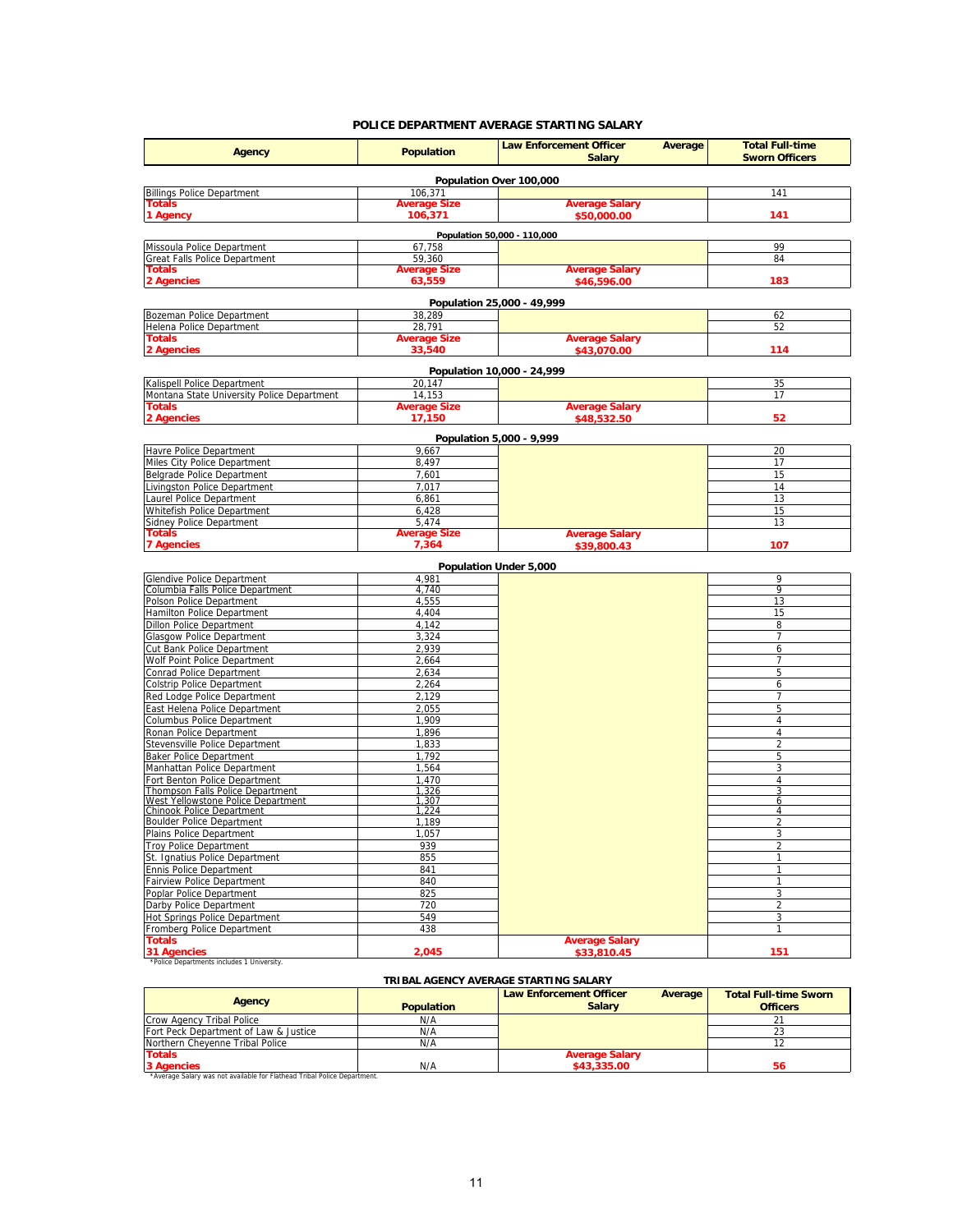| Agency                           | Population | <b>Number School</b><br><b>Resource Officers</b> | <b>Total Full-time</b><br><b>Sworn Officers</b> |
|----------------------------------|------------|--------------------------------------------------|-------------------------------------------------|
| Gallatin County Sheriff's Office | 41,329     |                                                  | 48                                              |
| <b>Butte-Silver Bow LED</b>      | 34,622     |                                                  | 49                                              |
| Cascade County Sheriff's Office  | 23,046     | 19                                               | 33                                              |
| Lake County Sheriff's Office     | 21,842     |                                                  | 24                                              |
| Mineral Sheriff's Office         | 4,237      |                                                  |                                                 |
| <b>TOTALS 5 Agencies</b>         | 125,076    | 26                                               | 160                                             |

### **SHERIFF'S OFFICE SCHOOL RESOURCE OFFICERS**

## **POLICE DEPARTMENT SCHOOL RESOURCE OFFICERS**

| Agency                                    | Population | <b>Number School</b><br><b>Resource Officers</b> | <b>Total Full-time</b><br><b>Sworn Officers</b> |
|-------------------------------------------|------------|--------------------------------------------------|-------------------------------------------------|
| <b>Billings Police Department</b>         | 106,371    | 5                                                | 141                                             |
| Missoula Police Department                | 67,758     | 5                                                | 99                                              |
| <b>Great Falls Police Department</b>      | 59,360     | 4                                                | 84                                              |
| Bozeman Police Department                 | 38,289     |                                                  | 62                                              |
| Helena Police Department                  | 28,791     | 4                                                | 52                                              |
| Kalispell Police Department               | 20,147     | າ                                                | 35                                              |
| Livingston Police Department              | 7,017      |                                                  | 14                                              |
| Laurel Police Department                  | 6,861      | າ                                                | 13                                              |
| Columbia Falls Police Department          | 4,740      |                                                  | 9                                               |
| Hamilton Police Department                | 4,404      |                                                  | 15                                              |
| <b>Glasgow Police Department</b>          | 3,324      |                                                  |                                                 |
| <b>West Yellowstone Police Department</b> | 1,307      |                                                  | n                                               |
| <b>TOTALS 12 Agencies</b>                 | 348,369    | 29                                               | 537                                             |

## **SHERIFF'S OFFICE & POLICE DEPARTMENTS TOTALS**

Agencies = 17 18% of total reported agencies

Population covered = 543,747 52% of total reported agencies population

School Resource Officers = 55 4% of total reported sworn officers

\*Police Departments does not include 1 University.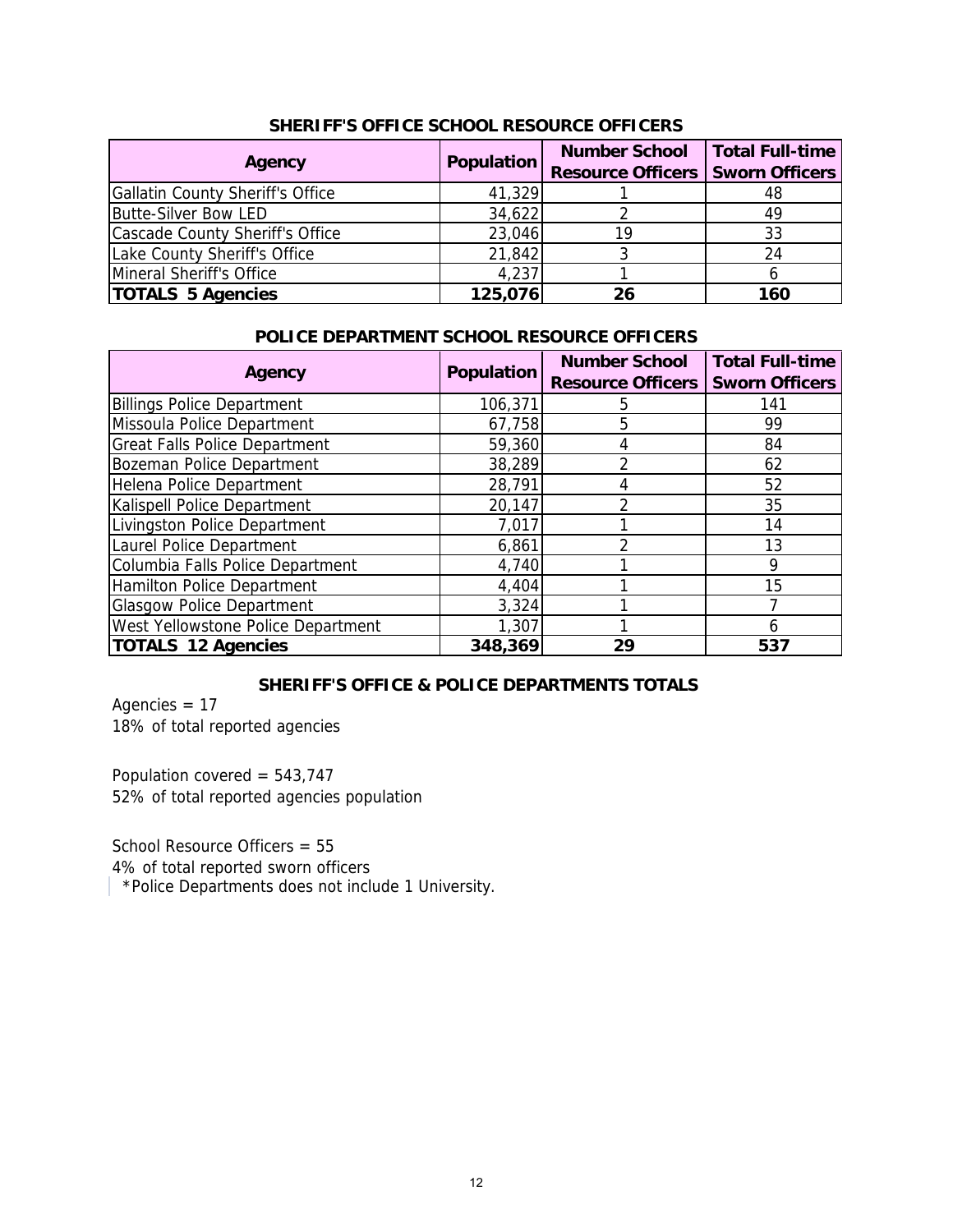| Agency                                | Population | Number School   Total Full-time<br><b>Resource Officers   Sworn Officers</b> |    |
|---------------------------------------|------------|------------------------------------------------------------------------------|----|
| Crow Agency Tribal Police             | N/A        |                                                                              |    |
| Flathead Tribal Police Department     | N/A        |                                                                              | 20 |
| Fort Peck Department of Law & Justice | N/A        |                                                                              | 23 |
| <b>TOTALS 3 Agencies</b>              | N/A        |                                                                              | 64 |

Agencies = 3 75% of total reported agencies

School Resource Officers = 3 4% of total reported sworn officers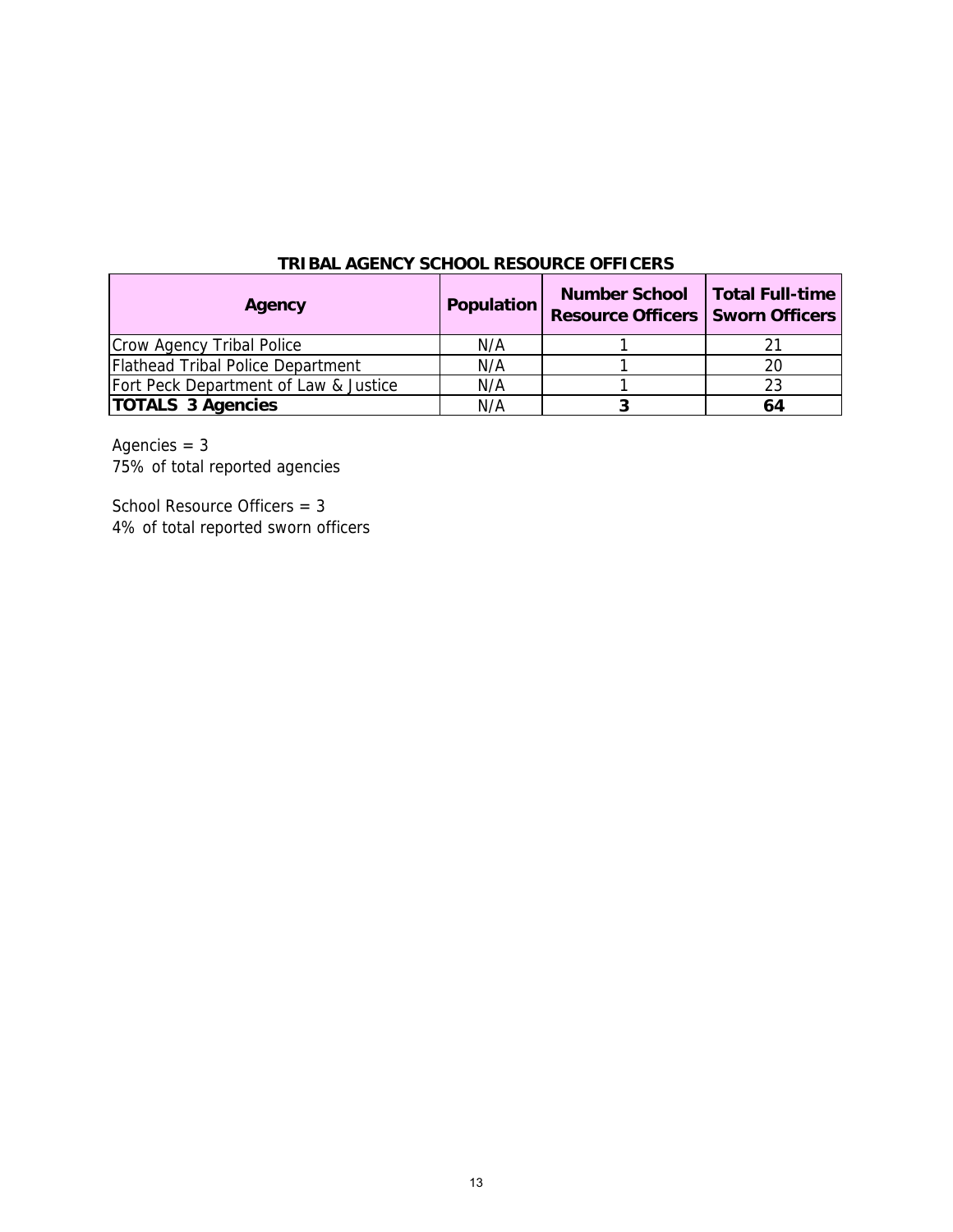# **SHERIFF'S OFFICE & POLICE DEPARTMENT 10 Year Trends**



Does include 1 University.



Does include 1 University.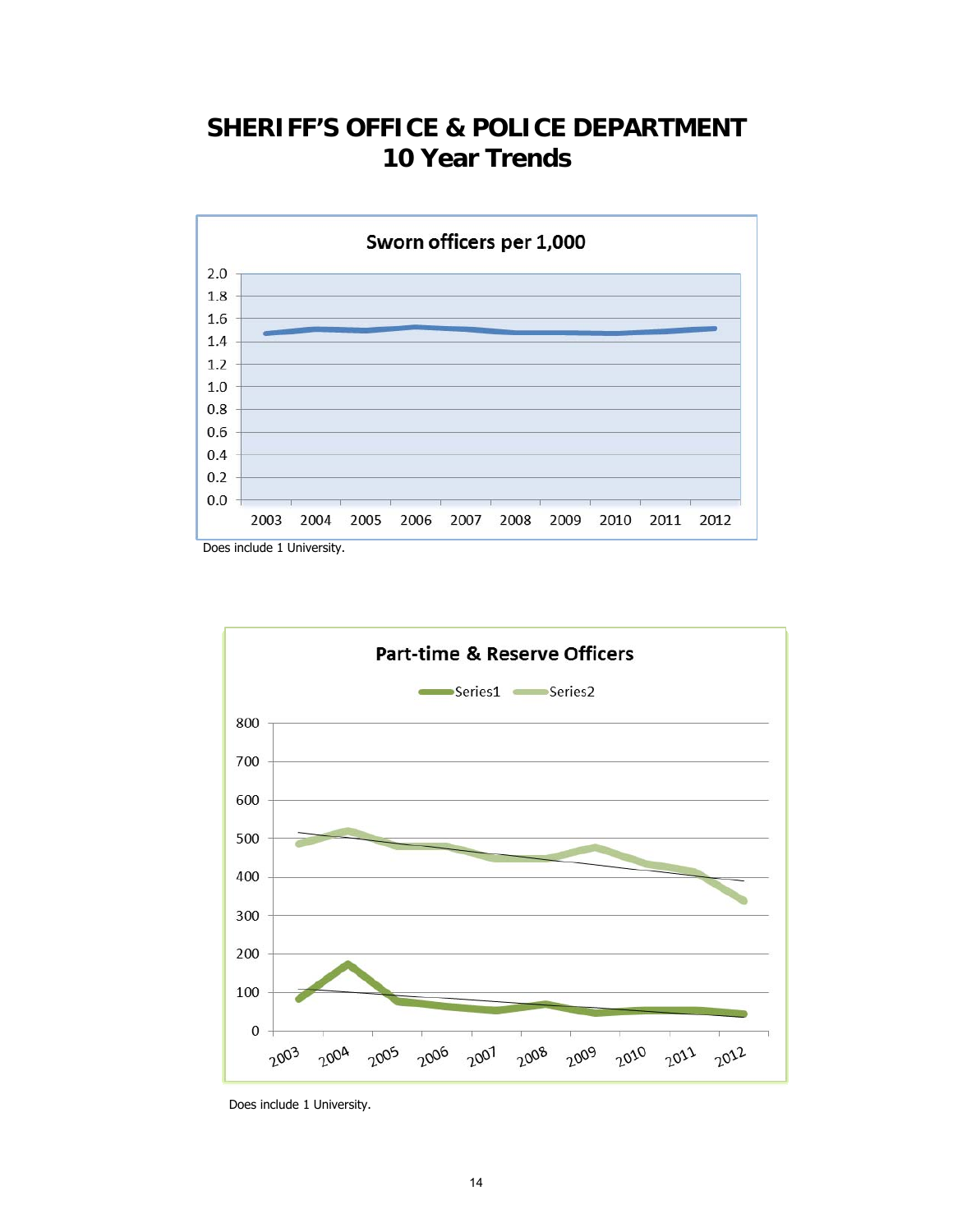





Does not include 1 University.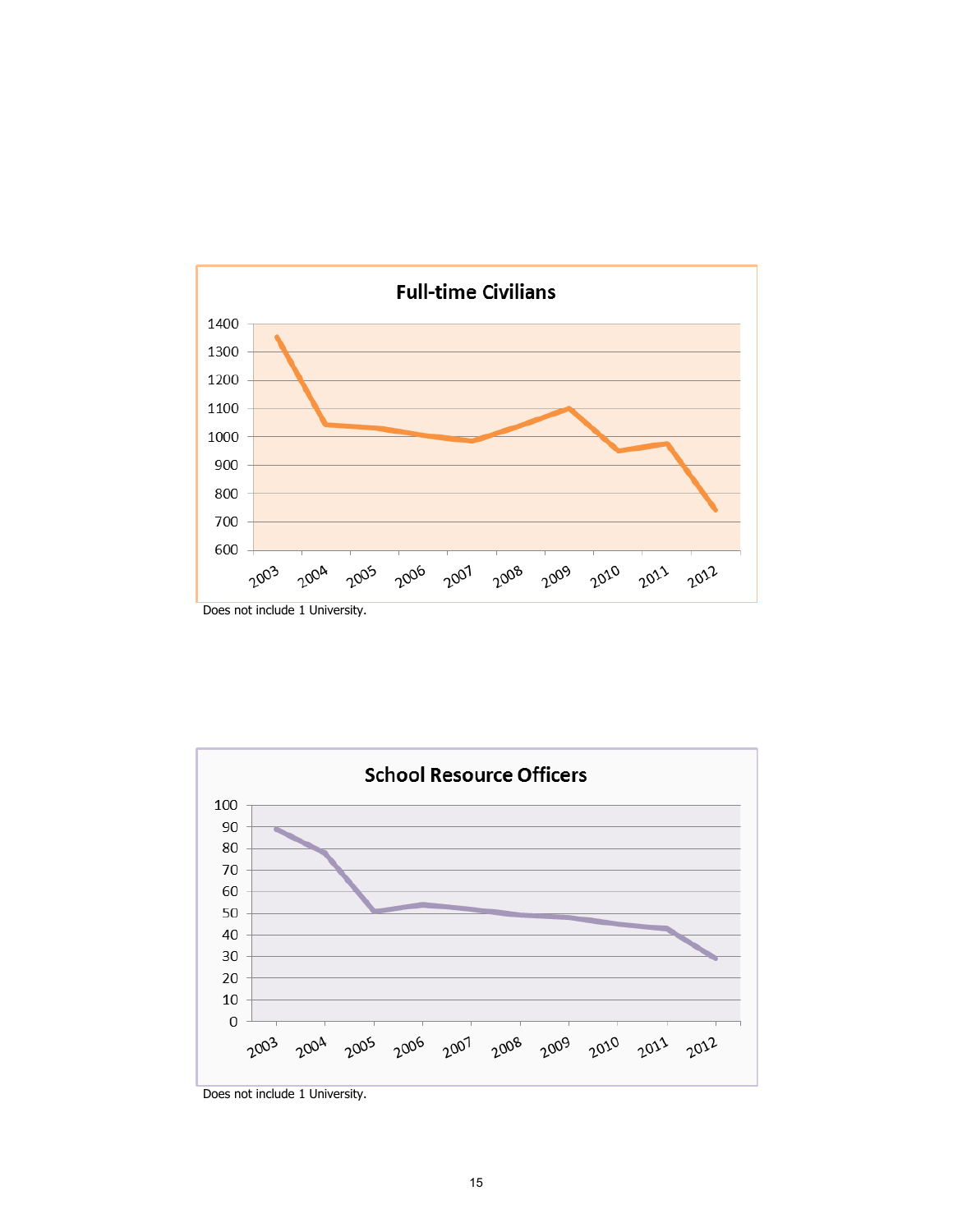

Does not include 1 University.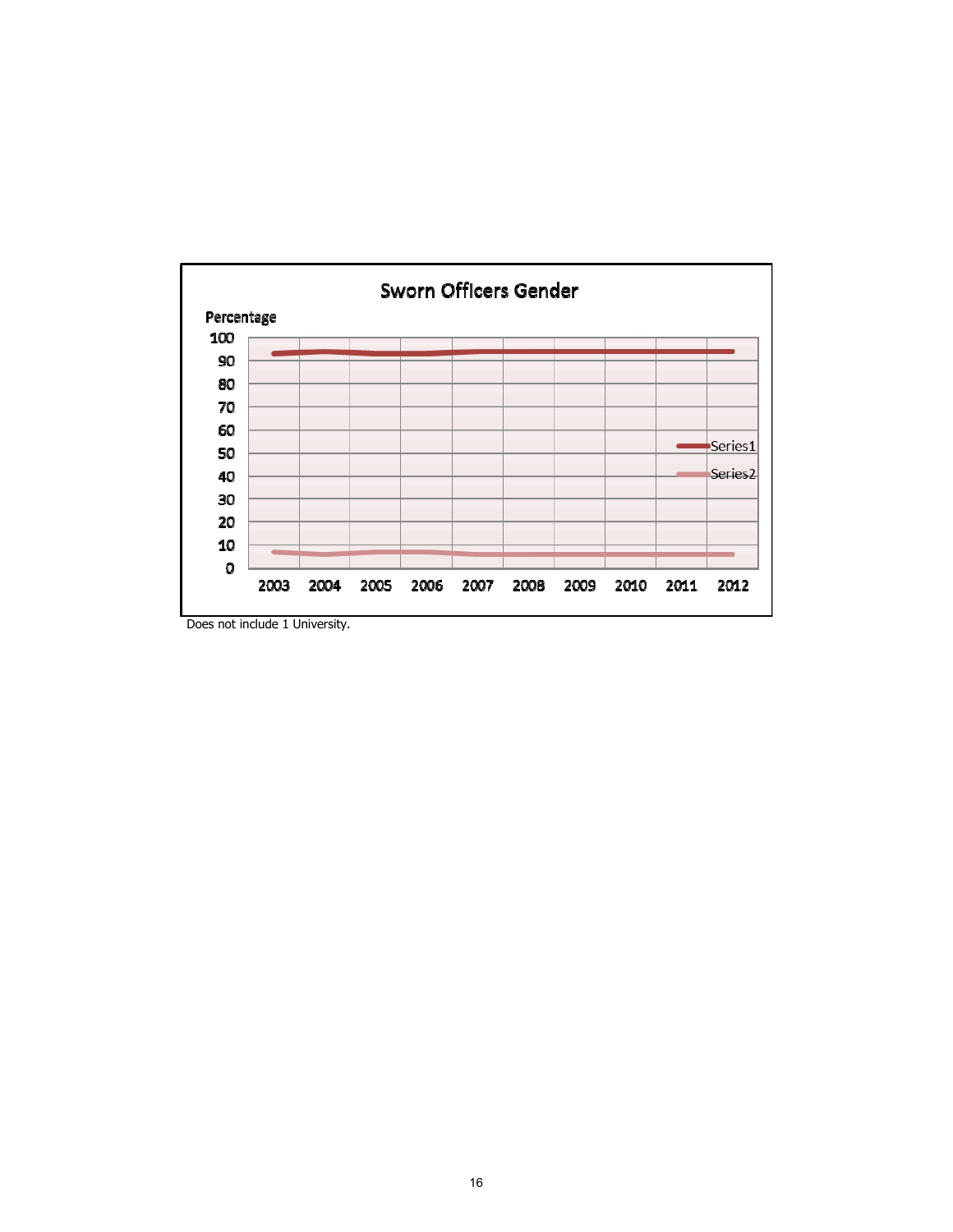## **Montana Statewide - 2012**

|                                      |                |           |                                                  | <b>Offenses</b> |                | <b>Arrests</b> |                         |
|--------------------------------------|----------------|-----------|--------------------------------------------------|-----------------|----------------|----------------|-------------------------|
| <b>2012 Population Estimate</b>      |                | 1,005,141 | <b>Group A Offenses</b>                          | Reported        | Cleared        | Adult          | Juvenile                |
|                                      |                |           | <b>Crimes Against Persons</b>                    |                 |                |                |                         |
| <b>Offense Overview</b>              |                |           | Murder and Nonnegligent Manslaughter (09A)       | 20              | 11             | 8              | 0                       |
| Offense Total                        |                | 57,446    | Negligent Manslaughter (09B)                     | 2               | $\overline{0}$ | $\mathbf 0$    | 0                       |
| <b>Number Cleared</b>                |                | 17,538    | Kidnapping/Abduction (100)                       | 199             | 94             | 80             | 8                       |
|                                      |                |           | Forcible Rape (11A)                              | 327             | 77             | 42             | 9                       |
| <b>Percent Cleared</b>               |                | 30.53 %   | Forcible Sodomy (11B)                            | 53              | 8              | 1              | 2                       |
| Group A Crimes per 100,000           |                | 5,715.2   | Sexual Assault With An Object (11C)              | 11              | 2              | 1              | 0                       |
| population                           |                |           | Forcible Fondling (11D)                          | 665             | 110            | 63             | 23                      |
|                                      |                |           | Incest (36A)                                     | 54              | 19             | 9              | 6                       |
| <b>Arrest Overview</b>               |                |           | Statutory Rape (36B)                             | 48              |                | 3              | 0                       |
| <b>Total Arrests</b>                 |                | 32,399    | Aggravated Assault (13A)                         | 1,966           | 1,059          | 794            | 95                      |
|                                      |                |           | Simple Assault (13B)                             | 7,279           | 4,500          | 3,676          | 595                     |
| <b>Adult Arrests</b>                 |                | 25,553    | Intimidation (13C)                               | 320             | 86             | 67             | 2                       |
| Juvenile Arrests                     |                | 6,846     | <b>Crimes Against Property</b>                   |                 |                |                |                         |
| Unknown Age                          |                | 1         | Arson (200)                                      | 185             | 41             | 31             | 17                      |
|                                      |                |           | Bribery (510)                                    | 4               |                | 2              | $\mathbf 0$             |
| Arrests per 100,000 population       |                | 3,223.3   | Burglary/Breaking & Entering (220)               | 3,533           | 380            | 272            | 98                      |
|                                      |                |           | Counterfeiting/Forgery (250)                     | 525             | 90             | 67             | 6                       |
| Average number offenses/incident     |                | 0.87      | Destruction/Damage/Vandalism of Property (290)   | 11,303          | 1,718          | 1,166          | 527                     |
|                                      |                |           | Embezzlement (270)                               | 121             | 46             | 39             | 3                       |
|                                      |                |           | False Pretenses/Swindle/Confidence Game (26A)    | 907             | 116            | 80             | 8                       |
| <b>Group B Arrests</b>               |                |           | Credit Card/Automatic Teller Fraud (26B)         | 352             | 37             | 24             | 7                       |
| Offense                              | Adult          | Juvenile  | Impersonation (26C)                              | 473             | 22             | 14             | 0                       |
| Bad Checks (90A)                     | 49             | 1         | Welfare Fraud (26D)                              | 11              | 5              | 4              | 0                       |
| Curfew/Loitering/Vagrancy            | 9              | 493       | Wire Fraud (26E)                                 | 2               |                | 0              | 0                       |
| Violations (90B)                     |                |           | Motor Vehicle Theft (240)                        | 1,559           | 245            | 140            | 85                      |
| Disorderly Conduct (90C)             | 2,818          | 694       | Robbery (120)                                    | 211             | 64             | 57             | 6                       |
| Driving Under the Influence<br>(90D) | 4,560          | 56        | Stolen Property Offenses (280)                   | 67              | 40             | 33             | 6                       |
| Family Offenses (Nonviolent)         | 339            | 72        | Pocket-picking (23A)                             | 26              |                |                | 0                       |
| (90F)                                |                |           | Purse-snatching (23B)                            | 50              | 6              |                | 0                       |
| Liquor Law Violations (90G)          | 3,143          | 1,259     | Shoplifting (23C)                                | 3,707           | 2,380          | 1,902          | 826                     |
| Peeping Tom (90H)                    | 5              | 3         | Theft From Building (23D)                        | 3,054           | 394            | 246            | 107                     |
| Runaway (90I)                        | $\overline{0}$ | 428       | Theft From Coin Operated Machine or Device (23E) | 19              | 4              | 3              | 0                       |
| <b>Trespass of Real Property</b>     | 1,132          | 182       | Theft From Motor Vehicle (23F)                   | 4,960           | 218            | 130            | 84                      |
| (90J)<br><b>Total Group B</b>        | 12,055         | 3,188     | Theft of Motor Vehicle Parts/Accessories (23G)   | 758             | 26             | 20             | $\overline{\mathbf{c}}$ |
|                                      |                |           | All Other Larceny (23H)                          | 8,210           | 942            | 640            | 251                     |
|                                      |                |           | <b>Crimes Against Society</b>                    |                 |                |                |                         |
|                                      |                |           | Drug/Narcotic Violations (35A)                   | 3,375           | 2,380          | 1,937          | 409                     |
|                                      |                |           | Drug Equipment Violations (35B)                  | 2,798           | 2,212          | 1,792          | 451                     |
|                                      |                |           | Betting/Wagering (39A)                           | 0               |                | 0              | 0                       |
|                                      |                |           | Operating/Promoting/Assisting Gambling (39B)     |                 |                |                | 0                       |
|                                      |                |           | Gambling Equipment Violations (39C)              | $\mathbf{0}$    | $\mathbf 0$    | 0              | 0                       |
|                                      |                |           | Sports Tampering (39D)                           | 0               | 0              | $\mathbf{0}$   | 0                       |
|                                      |                |           | Pornography/Obscene Material (370)               | 14              |                |                | 0                       |
|                                      |                |           | Prostitution (40A)                               | 17              |                |                | 0                       |
|                                      |                |           | Assisting or Promoting Prostitution (40B)        |                 |                |                | 0                       |
|                                      |                |           | Weapon Law Violations (520)                      | 256             | 185            | 140            | 25                      |
|                                      |                |           | <b>Total Group A Offenses</b>                    | 57,446          | 17,538         | 13,498         | 3,658                   |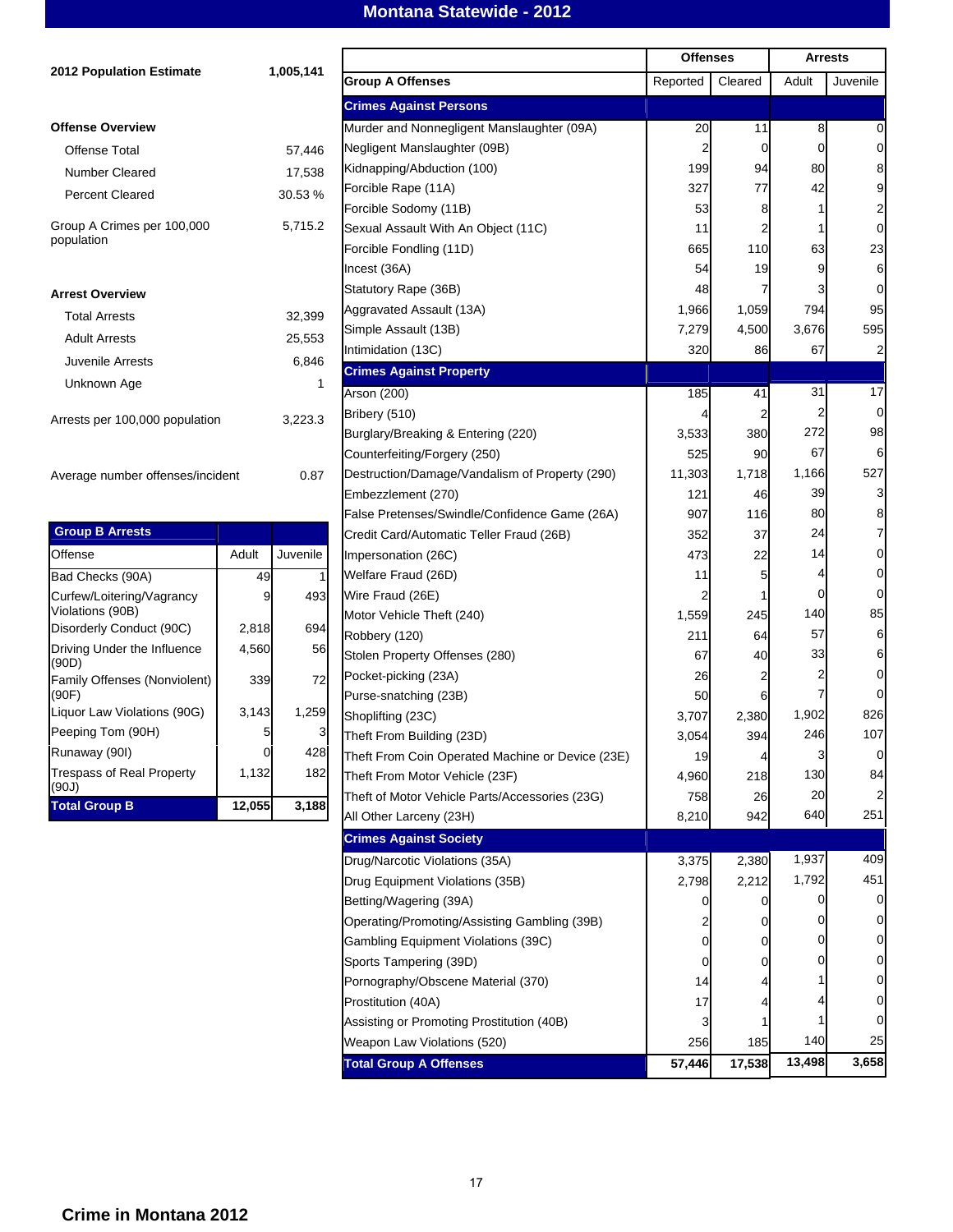| <b>Police Departments (PD)</b>    |         | <b>Population   Number of Incidents</b> |
|-----------------------------------|---------|-----------------------------------------|
| <b>Sheriff's Office (SO)</b>      |         |                                         |
| <b>Baker PD</b>                   | 1,792   | 87                                      |
| Beaverhead SO                     | 5,120   | 97                                      |
| Belgrade PD                       | 7,601   | 585                                     |
| <b>Billings PD</b>                | 106,371 | 9,330                                   |
| <b>Blaine SO</b>                  | 5,387   | 110                                     |
| <b>Boulder PD</b>                 | 1,189   | 34                                      |
| Bozeman PD                        | 38,289  | 3,114                                   |
| <b>Broadwater SO</b>              | 5,792   | 226                                     |
| Carbon SO                         | 6,225   | 188                                     |
| Carter SO                         | 1,160   | 5                                       |
| Cascade SO                        | 23,046  | 971                                     |
| Chinook PD                        | 1,224   | N/A                                     |
| Choteau SO                        | 4,363   | 31                                      |
| Colstrip PD                       | 2,264   | 59                                      |
| Columbia Falls PD                 | 4,740   | 304                                     |
| Columbus PD                       | 1,909   | 118                                     |
| Conrad PD                         | 2,634   | 159                                     |
| Custer SO                         | 3,337   | 86                                      |
| Cut Bank PD                       | 2,939   | 349                                     |
| Daniels SO                        | 1,775   | 17                                      |
| Darby PD *                        | 720     | 130                                     |
| Deer Lodge Law Enforcement Agency | 9,364   | 475                                     |
| <b>Dillon PD</b>                  | 4,142   | 249                                     |
| East Helena PD                    | 2,055   | 82                                      |
| Ennis PD                          | 841     | 30                                      |
| Fairview PD *                     | 840     | 117                                     |
| Fallon SO                         | 1,185   | 16                                      |
| Fergus SO                         | 5,687   | 149                                     |
| Flathead SO                       | 60,621  | 2,250                                   |
| Fort Benton PD                    | 1,470   | 43                                      |
| Fromberg PD                       | 438     | N/A                                     |
| Gallatin SO                       | 41,329  | 1,124                                   |
| Garfield SO                       | 1,260   | 3                                       |
| Glacier SO                        | 10,780  | 476                                     |
| Glasgow PD                        | 3,324   | 331                                     |
| <b>Glendive PD</b>                | 4,981   | 665                                     |
| Golden Valley SO                  | 871     | 27                                      |
| Great Falls PD                    | 59,360  | 6,097                                   |
| Hamilton PD                       | 4,404   | 730                                     |
| Havre PD                          |         | 1,399                                   |
| Helena PD                         | 9,667   |                                         |
| Hill SO                           | 28,791  | 2,855                                   |
|                                   | 6,844   | 444                                     |
| Hot Springs PD                    | 549     | 54                                      |
| Jefferson SO                      | 10,271  | 301                                     |
| Judith Basin SO                   | 2,018   | 34                                      |
| Kalispell PD                      | 20,147  | 2,275                                   |
| Lake SO                           | 21,842  | 956                                     |
| Laurel PD                         | 6,861   | 695                                     |

# **2012 Incidents by Agency**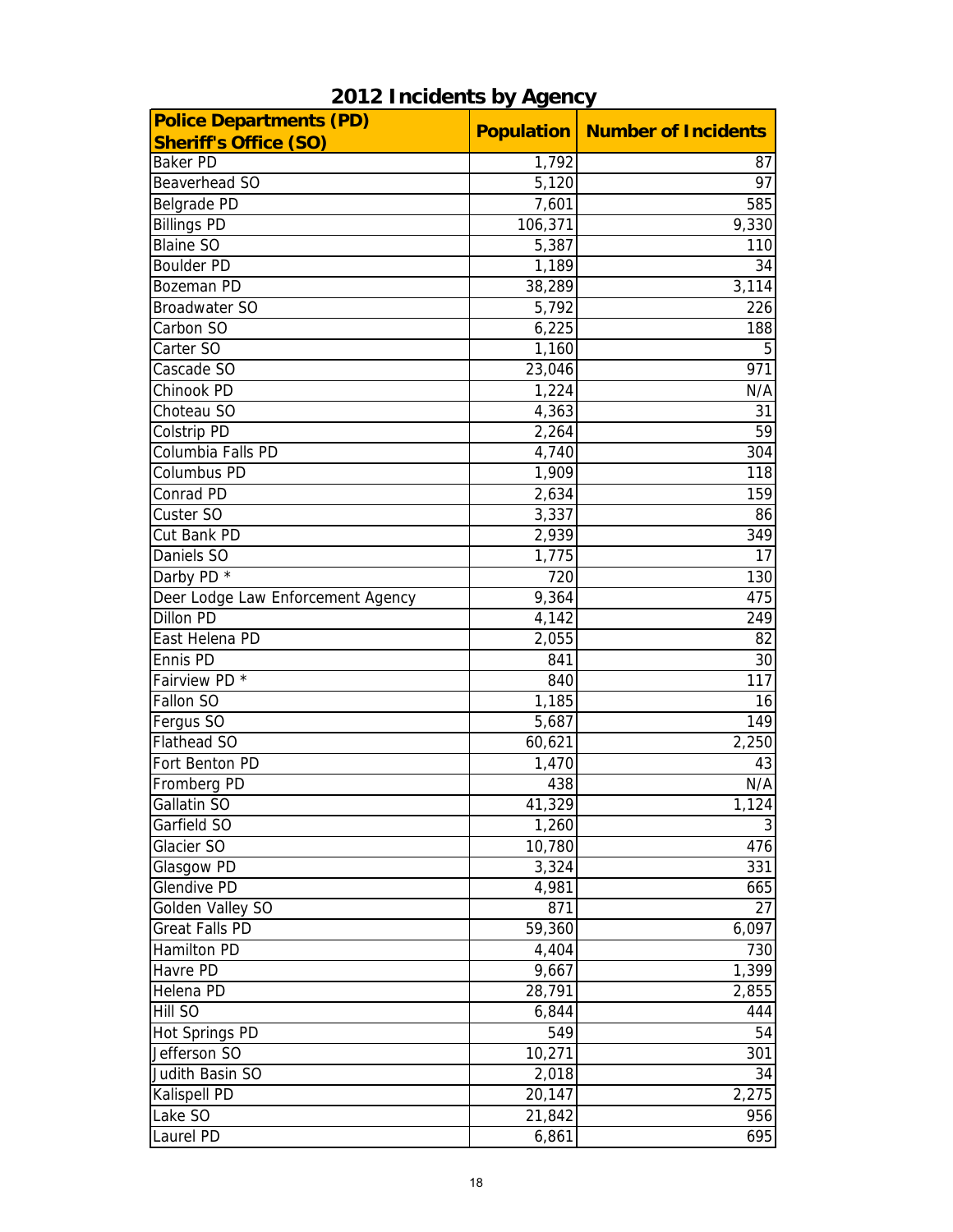| Lewis and Clark SO                    | 33,919 | 964            |
|---------------------------------------|--------|----------------|
| Liberty SO $*$                        | 2,419  | 16             |
| Lincoln SO                            | 15,095 | 583            |
| Livingston PD                         | 7,017  | 487            |
| Madison SO                            | 6,872  | 196            |
| Manhattan PD                          | 1,564  | 74             |
| McCone SO                             | 1,723  | 32             |
| Meagher SO                            | 1,924  | 54             |
| Miles City PD                         | 8,497  | 683            |
| <b>Mineral SO</b>                     | 4,237  | 44             |
| Missoula PD                           | 67,758 | 8,468          |
| Montana State University PD           | 14,153 | 538            |
| Musselshell SO                        | 4,734  | 226            |
| Park SO                               | 8,560  | 263            |
| Petroleum SO <sup>*</sup>             | 494    | 14             |
| Phillips SO                           | 4,280  | 227            |
| Plains PD                             | 1,057  | 67             |
| Polson PD                             | 4,555  | 902            |
| Pondera SO                            | 3,667  | 19             |
| Poplar PD                             | 825    | 123            |
| Powder River SO                       | 1,750  | N/A            |
| Prairie SO                            | 1,167  | 26             |
| Ravalli SO                            | 32,844 | 994            |
| Red Lodge PD                          | 2,129  | 210            |
| Richland SO                           | 3,884  | 271            |
| Ronan PD                              | 1,896  | 380            |
| Rosebud SO                            | 7,180  | 183            |
| Sanders SO                            | 8,588  | 204            |
| Sheridan SO                           | 3,484  | 275            |
| Sidney PD                             | 5,474  | 593            |
| Silver Bow Law Enforcement Department | 34,622 | 3,335          |
| St. Ignatius PD                       | 855    | 24             |
| Stevensville PD                       | 1,833  | 77             |
| Stillwater SO                         | 7,286  | 252            |
| Sweet Grass SO                        | 3,648  | 150            |
| <b>Teton SO</b>                       | 6,133  | 146            |
| Thompson Falls PD                     | 1,326  | 61             |
| Toole SO                              | 5,275  | 272            |
| Treasure SO *                         | 732    | $\overline{7}$ |
| <b>Troy PD</b>                        | 939    | 68             |
| Valley SO                             | 4,215  | 151            |
| West Yellowstone PD                   | 1,307  | 70             |
| Wheatland SO                          | 2,155  | 34             |
| Whitefish PD                          | 6,428  | 518            |
| Wibaux SO                             | 992    | 11             |
| Wolf Point PD                         | 2,664  | 649            |

\* End-of-the-Year Paper Summary report.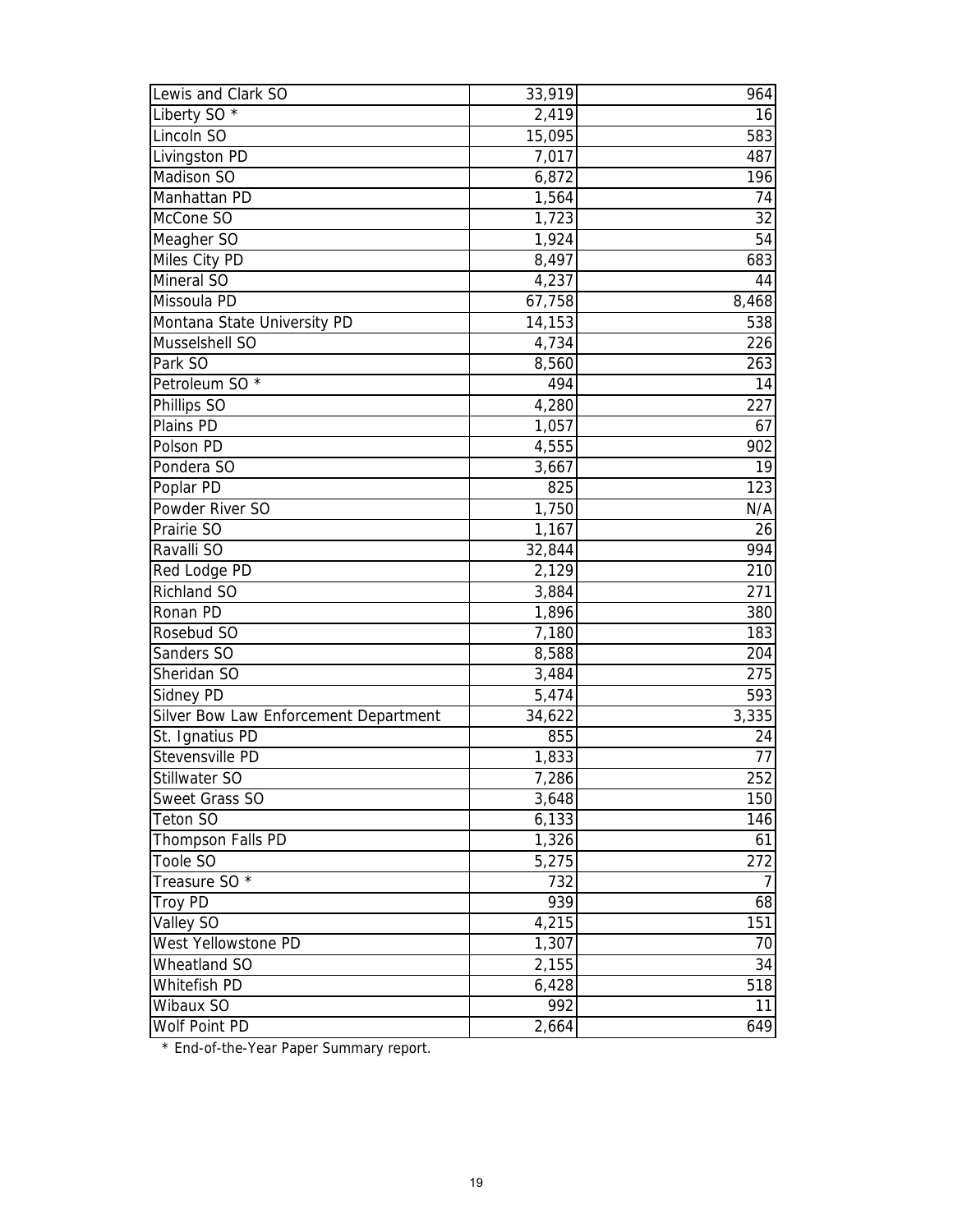|                                                          |                |                           |                 | <b>Arrest Type</b>    |                                                  |
|----------------------------------------------------------|----------------|---------------------------|-----------------|-----------------------|--------------------------------------------------|
| <b>Police Departments (PD)</b><br>Sheriff's Offices (SO) | Population     | Total<br><b>Arrestees</b> |                 |                       | On-View Arrest Summoned/Cited Taken Into Custody |
| <b>Baker PD</b>                                          | 1,792          | 39                        | 17              | 22                    | 0                                                |
| Beaverhead SO                                            | 5,120          | 66                        | 35              | 25                    | 6                                                |
| Belgrade PD                                              | 7,601          | 227                       | 146             | 70                    | 11                                               |
| <b>Billings PD</b>                                       | 106,371        | 2901                      | 2253            | 507                   | 141                                              |
| <b>Blaine SO</b>                                         | 5,387          | 56                        | 7               | 13                    | 36                                               |
| <b>Boulder PD</b>                                        | 1,189          | 15                        | $\overline{0}$  | $\overline{4}$        | 11                                               |
| Bozeman PD                                               | 38,289         | 1,409                     | 782             | 565                   | 62                                               |
| <b>Broadwater SO</b>                                     | 5,792          | 143                       | 118             | 21                    | $\overline{4}$                                   |
| Carbon SO                                                | 6,225          | 67                        | 17              | 38                    | 12                                               |
| Carter SO                                                | 1,160          | $\overline{2}$            | $\overline{2}$  | $\overline{0}$        | $\overline{0}$                                   |
| Cascade SO                                               | 23.046         | 664                       | 228             | 214                   | 222                                              |
| Chinook PD<br>Choteau SO                                 | 1,224<br>4,363 | N/A<br>14                 | N/A<br>12       | N/A<br>$\overline{2}$ | N/A<br>$\mathbf 0$                               |
| Colstrip PD                                              | 2,264          | 14                        | 11              | $\overline{1}$        | $\overline{c}$                                   |
| Columbia Falls PD                                        | 4,740          | 82                        | 29              | 17                    | 36                                               |
| Columbus PD                                              | 1,909          | 63                        | 16              | 45                    | $\overline{2}$                                   |
| Conrad PD                                                | 2,634          | 99                        | 46              | 23                    | 30                                               |
| Custer SO                                                | 3,337          | 20                        | 11              | 9                     | $\mathbf 0$                                      |
| Cut Bank PD                                              | 2,939          | 213                       | 141             | 18                    | 54                                               |
| Daniels SO                                               | 1,775          | 5                         | $\overline{4}$  | $\overline{1}$        | $\mathbf 0$                                      |
| Darby PD *                                               | 720            | 56                        | N/A             | N/A                   | N/A                                              |
| Deer Lodge Law Enforcement Agency                        | 9,364          | 267                       | 138             | 119                   | 10                                               |
| Dillon PD                                                | 4,142          | 278                       | 116             | 155                   | $\overline{7}$                                   |
| East Helena PD                                           | 2,055          | 41                        | $\mathbf{1}$    | 9                     | 31                                               |
| Ennis PD                                                 | 841            | 18                        | 12              | $\overline{1}$        | 5                                                |
| Fairview PD *                                            | 840            | 42                        | N/A             | N/A                   | N/A                                              |
| Fallon SO                                                | 1,185          | 14                        | 3               | 10                    | $\mathbf{1}$                                     |
| Fergus SO                                                | 5,687          | 44                        | 27              | 3                     | 14                                               |
| Flathead SO                                              | 60,621         | 678                       | 339             | 297                   | 42                                               |
| Fort Benton PD                                           | 1,470          | 18                        | $\overline{1}$  | 13                    | $\overline{4}$                                   |
| Fromberg PD                                              | 438            | N/A                       | N/A             | N/A                   | N/A                                              |
| Gallatin SO                                              | 41,329         | 469                       | 256             | 195                   | 18                                               |
| Garfield SO                                              | 1,260          | 1                         | $\mathbf{1}$    | $\mathbf 0$           | $\mathbf 0$                                      |
| Glacier SO                                               | 10,780         | 359                       | 152             | 83                    | 124                                              |
| Glasgow PD                                               | 3,324          | 227                       | 66              | 141                   | 20                                               |
| <b>Glendive PD</b>                                       | 4,981          | 349                       | 162             | 123                   | 64                                               |
| Golden Valley SO                                         | 871            | 29                        | 7               | 16                    | 6                                                |
| <b>Great Falls PD</b>                                    | 59,360         | 3545                      | 1533            | 1997                  | 15                                               |
| Hamilton PD                                              | 4,404          | 418                       | 196             | 182                   | 40                                               |
| Havre PD                                                 | 9,667          | 941                       | 423             | 359                   | 159                                              |
| Helena PD                                                | 28,791         | 1.600                     | 86              | 811                   | 703                                              |
| Hill SO                                                  | 6,844          | 303                       | 99              | 135                   | 69                                               |
| Hot Springs PD<br>Jefferson SO                           | 549<br>10,271  | 23<br>176                 | 17              | $\overline{2}$        | $\overline{4}$                                   |
| Judith Basin SO                                          | 2,018          | 28                        | 5<br>21         | 66<br>$\mathbf 0$     | 105<br>$\overline{7}$                            |
| Kalispell PD                                             | 20,147         | 1255                      | 109             | 505                   | 641                                              |
| Lake SO                                                  | 21,842         | 276                       | 188             | 57                    | 31                                               |
| Laurel PD                                                | 6,861          | 470                       | 267             | 56                    | 147                                              |
| Lewis and Clark SO                                       | 33,919         | 386                       | 28              | 149                   | 209                                              |
| Liberty SO <sup>*</sup>                                  | 2,419          | 10                        | N/A             | N/A                   | N/A                                              |
| Lincoln SO                                               | 15,095         | 415                       | 260             | $\overline{4}$        | 151                                              |
| Livingston PD                                            | 7,017          | 242                       | 100             | 70                    | 72                                               |
| Madison SO                                               | 6,872          | 145                       | 45              | 94                    | 6                                                |
| Manhattan PD                                             | 1,564          | 37                        | 16              | 20                    | $\mathbf{1}$                                     |
| McCone SO                                                | 1,723          | 35                        | $\overline{7}$  | 26                    | $\overline{2}$                                   |
| Meagher SO                                               | 1,924          | $\overline{0}$            | $\mathbf 0$     | $\mathbf{0}$          | $\overline{0}$                                   |
| Miles City PD                                            | 8,497          | 461                       | 250             | 196                   | 15                                               |
| Mineral SO                                               | 4,237          | 32                        | 28              | $\mathbf{1}$          | 3                                                |
| Missoula PD                                              | 67,758         | 5,268                     | 2,571           | 2,673                 | 24                                               |
| Montana State University PD                              | 14,153         | 69                        | 32              | 34                    | 3                                                |
| Musselshell SO                                           | 4,734          | 68                        | $\overline{37}$ | 23                    | 8                                                |
| Park SO                                                  | 8,560          | 133                       | 65              | 48                    | 20                                               |

# **2012 Arrests by Agency**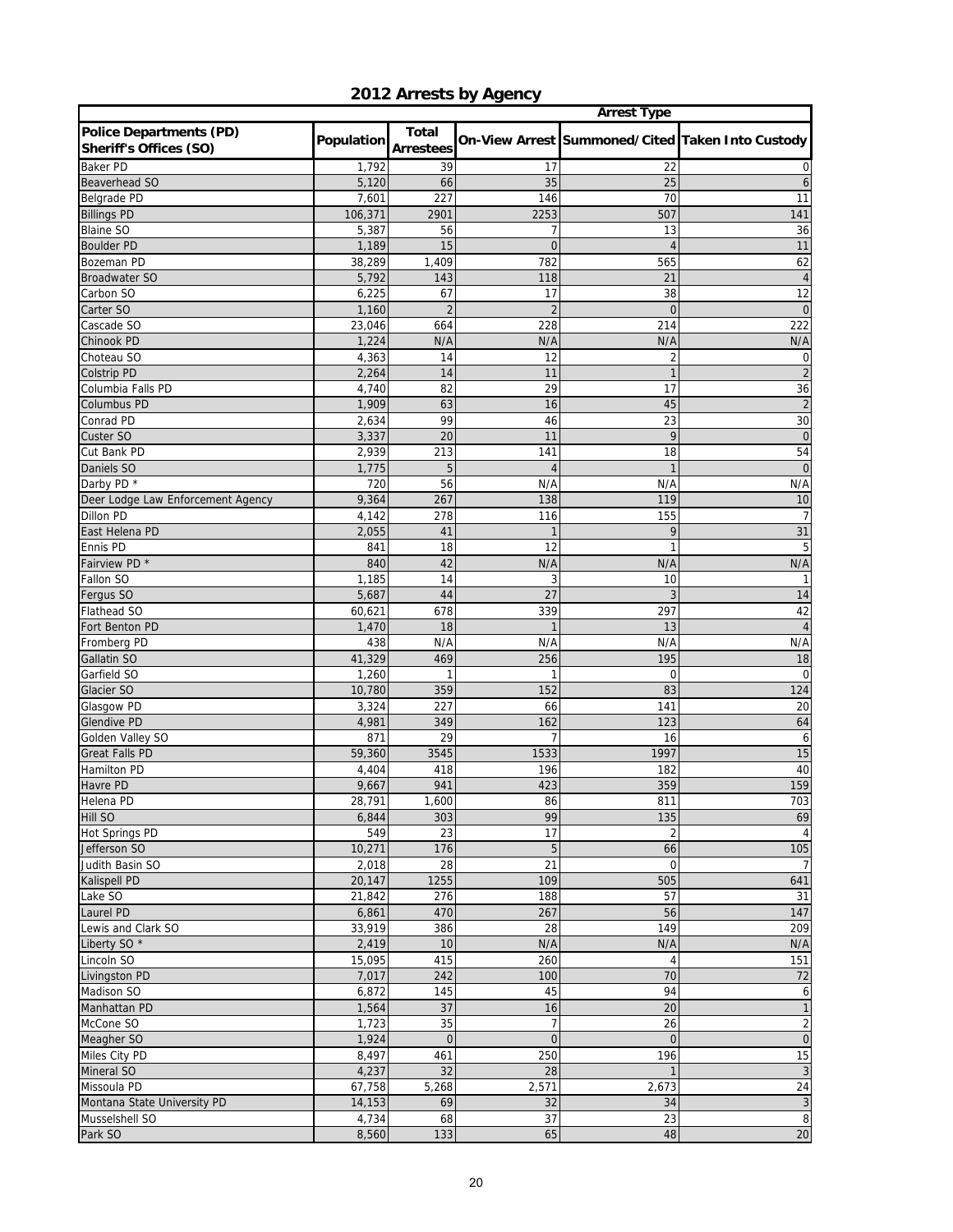| Petroleum SO*                         | 494    | 4     | N/A            | N/A            | N/A            |
|---------------------------------------|--------|-------|----------------|----------------|----------------|
| Phillips SO                           | 4,280  | 128   | 48             | 74             | 6              |
| Plains PD                             | 1,057  | 46    | 15             | 28             | 3              |
| Polson PD                             | 4,555  | 307   | 249            | 15             | 43             |
| Pondera SO                            | 3,667  | 22    | $\overline{7}$ | 15             | $\mathbf 0$    |
| Poplar PD                             | 825    | 123   | 13             | 25             | 85             |
| Powder River SO                       | 1,750  | N/A   | N/A            | N/A            | N/A            |
| Prairie SO                            | 1,167  | 10    | 10             | $\Omega$       | $\overline{0}$ |
| Ravalli SO                            | 32,844 | 419   | 220            | 196            | 3              |
| Red Lodge PD                          | 2,129  | 106   | 20             | 64             | 22             |
| Richland SO                           | 4,724  | 133   | 22             | 39             | 72             |
| Ronan PD                              | 1,896  | 250   | 98             | 119            | 33             |
| Rosebud SO                            | 7,180  | 125   | 87             | 19             | 19             |
| Sanders SO                            | 8,588  | 64    | 53             | $\mathbf{1}$   | 10             |
| Sheridan SO                           | 3,484  | 149   | 70             | 50             | 29             |
| <b>Sidney PD</b>                      | 5,474  | 334   | 185            | 63             | 86             |
| Silver Bow Law Enforcement Department | 34,622 | 1,821 | 1,053          | 505            | 263            |
| St. Ignatius PD                       | 855    |       | $\overline{2}$ | $\Omega$       | $\mathbf 0$    |
| Stevensville PD                       | 1,833  | 38    | 21             | 13             | 4              |
| Stillwater SO                         | 7,286  | 126   | 37             | 74             | 15             |
| Sweet Grass SO                        | 3,648  | 100   | $\overline{2}$ | 42             | 56             |
| <b>Teton SO</b>                       | 6,133  | 20    | 19             | $\overline{0}$ | $\mathbf{1}$   |
| Thompson Falls PD                     | 1,326  | 11    | 10             | 0              | $\mathbf{1}$   |
| Toole SO                              | 5,275  | 64    | $\overline{4}$ | 3              | 57             |
| Treasure SO <sup>*</sup>              | 732    | 3     | N/A            | N/A            | N/A            |
| <b>Troy PD</b>                        | 939    | 31    | 26             |                | $\mathbf{1}$   |
| Valley SO                             | 4,215  | 111   | 48             | 48             | 15             |
| West Yellowstone PD                   | 1,307  | 60    | 45             | 14             | $\mathbf{1}$   |
| <b>Wheatland SO</b>                   | 2,155  | 30    | 8              | 6              | 16             |
| <b>Whitefish PD</b>                   | 6,428  | 261   | 147            | 5              | 109            |
| Wibaux SO                             | 992    |       | 3              |                | $\mathbf 0$    |
| Wolf Point PD                         | 2,664  | 489   | $\overline{0}$ | 339            | 150            |
|                                       |        |       |                |                |                |

\* End-of-the-Year Paper Summary report.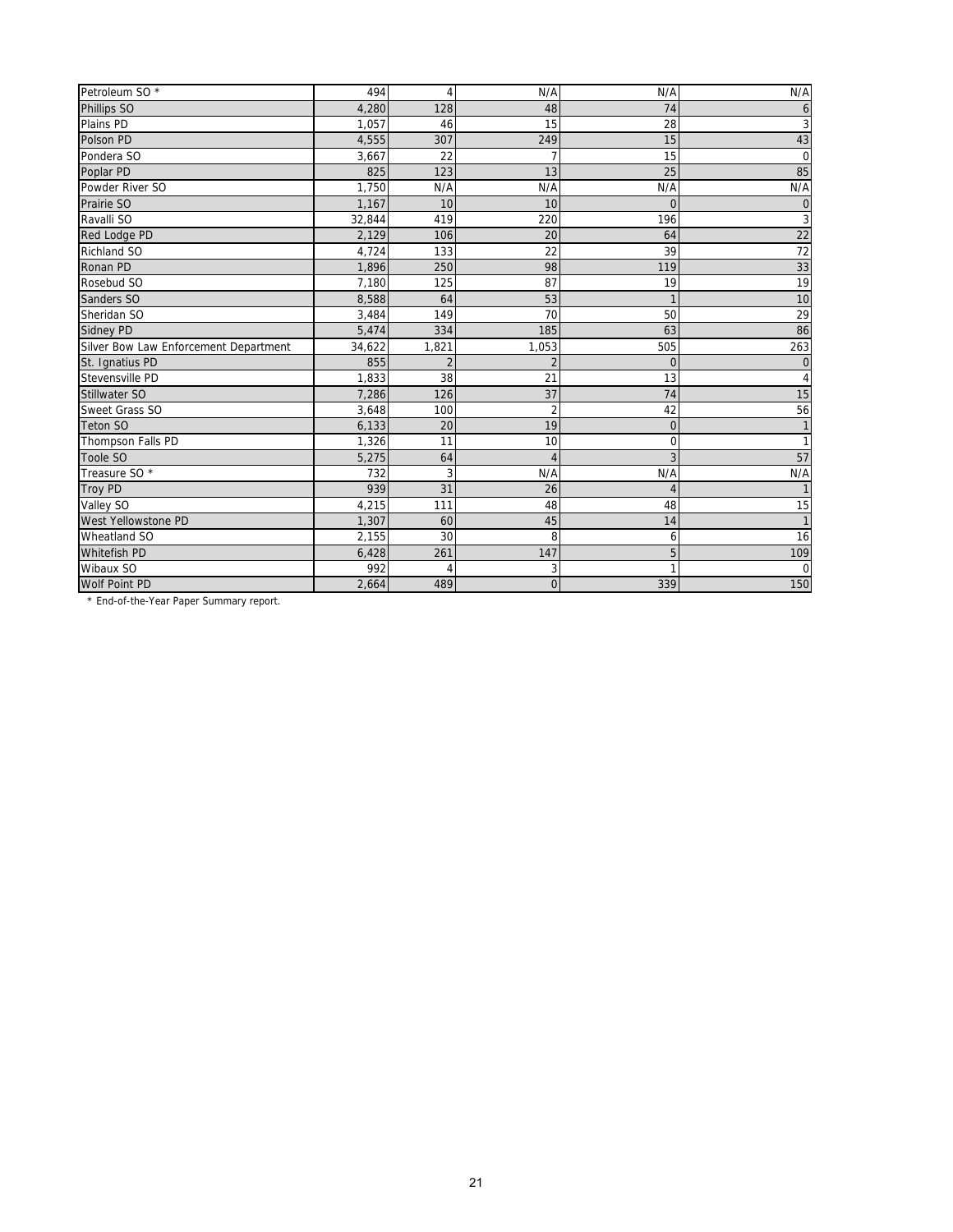#### **MBCC Board Members**

Mike Anderson – Chair Lynn Erickson Citizen **Contract Citizen** Probation Officer 17 S Dakota 3642 Knightbridge Ln Helena MT 59601 Missoula MT 59808 Term Expires: 1/1/2013 Term Expires: 1/1/2013

Steve McArthur Mikie Baker-Hajek Director of Community Correctional Programs and **Transportation** 81 W Park St Great Falls MT 59403 Butte MT 59701 Representing: Community Based Organization Representing: Community Corrections Term Expires: 1/1/2013 Term Expires: 1/1/2013

Mike Ferriter Loop and Contract the Lois Menzies Lois Menzies Department of Corrections Director Retired/Court Administrator 5 S Last Chance Gulch **PO Box 203005** PO Box 201301 **Helena MT** 59620 Helena MT 59620-1301 Representing: Judge/Judiciary Representing: Law Enforcement Term Expires: 1/1/2015

Steve Bullock **Harold Hanser** Attorney General **Citizen** 215 N Roberts 624 Ave C PO Box 210401 Billings MT 59201 Representing: Attorney General Term Expires: 1/1/2013

Nickolas Murnion **Pam Carbonari** Valley County Attorney Citizen 501 Court Sq #20 PO Box 2445 Glasgow MT 59230 Kalispell MT 59903 Representing: Law Enforcement Term Expires: 1/1/2013

Representing: Public Member Representing: Local law Enforcement

Citizen PO Box 2806

Term Expires: 1/1/2015

Helena MT 59620 **Representing: Public Representative** Term Expires: 1/1/2013

> Representing: Local Governemnt, Youth Justice Advisory Council Chairperson Term Expires: 1/1/2013